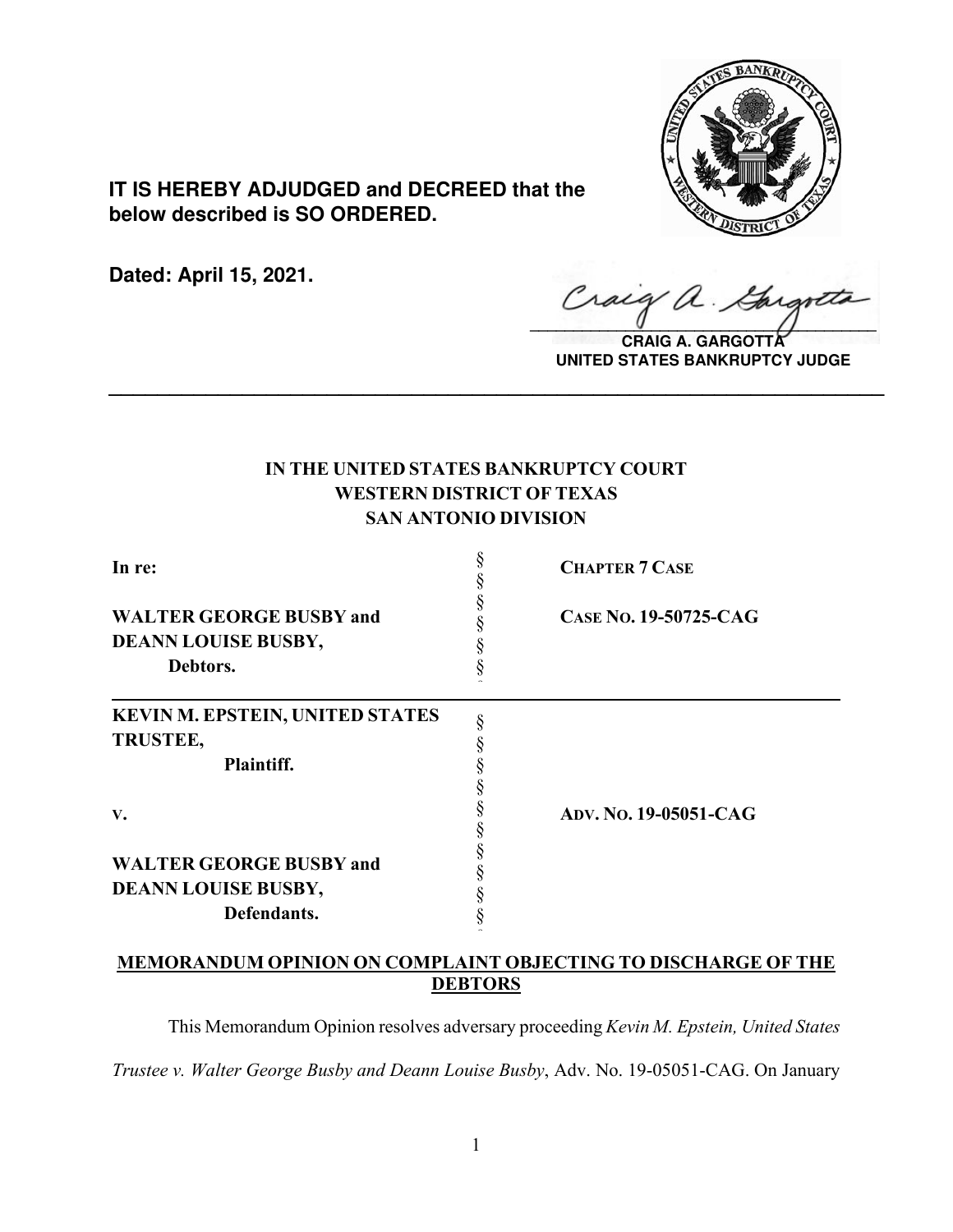29, 2021, this Court concluded a one-day trial before taking the matter under advisement. Thereafter, the Court reviewed the entire record before it, including all admitted exhibits, briefs, and deposition excerpts. The Court also considered the testimony and credibility of all witnesses. Additionally, the Court considered all evidentiary objections raised and sustained in making its findings of fact.

### **JURISDICTION**

As an initial matter, the parties have stipulated to, and the Court finds, it has jurisdiction over this proceeding pursuant to 28 U.S.C. §§ [1](#page-1-0)57 and 1334. (ECF Nos. 18 and 21)<sup>1</sup>; see also *Wellness Int'l Network, Ltd. v. Sharif (In re Sharif)*, 575 U.S. 665, 684 (2015) (finding bankruptcy courts have constitutional authority to enter a final order when the parties consent). This matter is a core proceeding as defined under 28 U.S.C. § 157(b)(2)(J). Venue is proper under 28 U.S.C. § 1409(a). This matter is referred to the Court pursuant to the District Court's Standing Order of Reference. The Court makes its findings of fact and conclusions of law pursuant to Federal Rule of Bankruptcy Procedure 7052.

#### **BACKGROUND**

On April 1, 2019 (the "Petition Date"), Walter and DeAnn Busby ("Debtors", "Defendants", or "Busbys") filed a voluntary Chapter 7 petition for relief with their initial Schedules ("Initial Schedules") and Statement of Financial Affairs ("Initial SOFA"). (Case No. 19-50725-CAG, ECF No. 1). On April 25, 2019, Defendants filed their Amended Schedules and Amended SOFA. (Case No. 19-50725-CAG, ECF No. 10). Defendants testified under oath at the May 9, 2019 meeting of creditors that they read the Amended Schedules and Amended SOFA before signing them and that they were true and correct to the best of their knowledge. Defendants

<span id="page-1-0"></span><sup>&</sup>lt;sup>1</sup> "ECF" denotes the electronic case filing number in this Adversary Proceeding unless otherwise noted.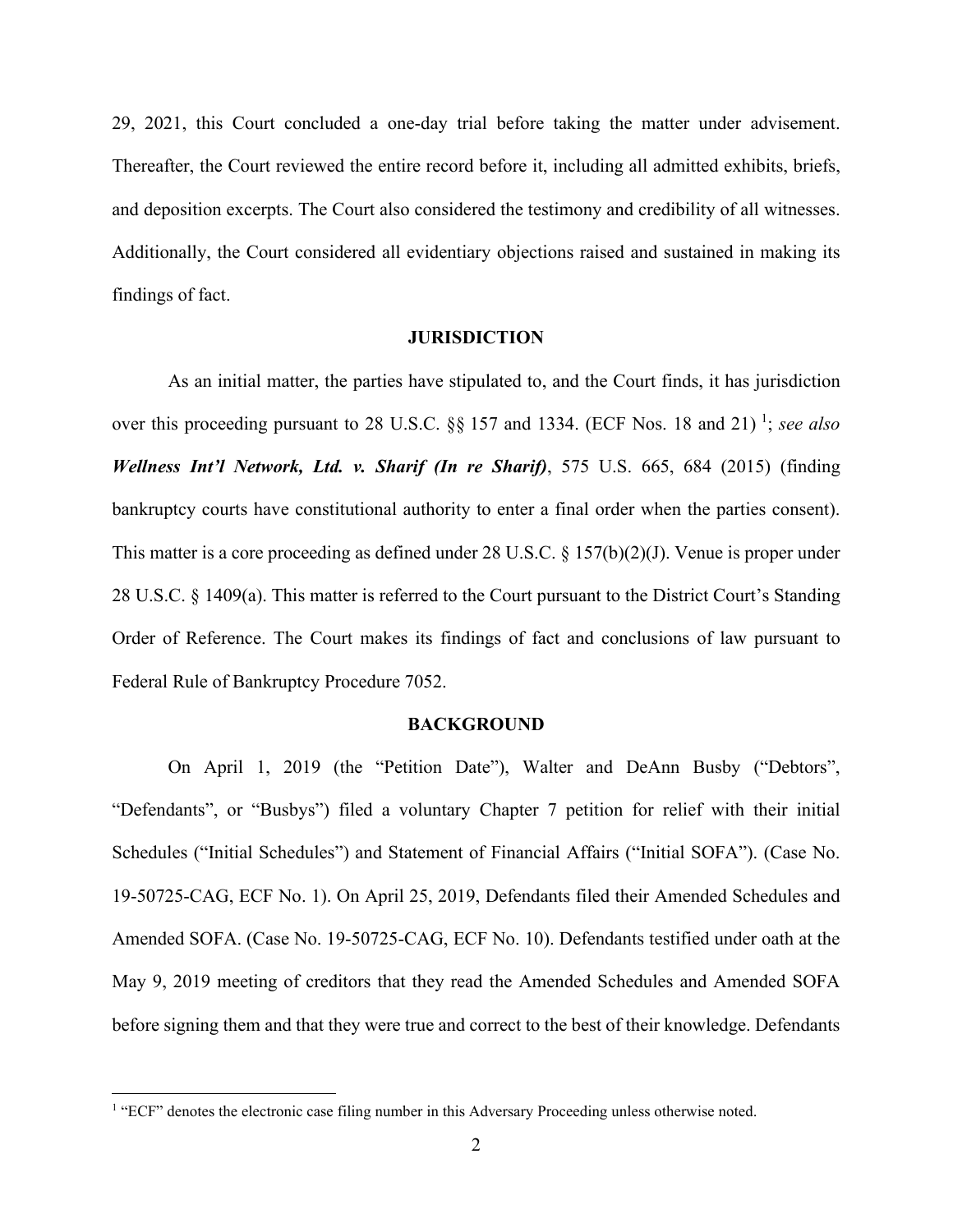further testified that the Schedules as amended listed all their assets and liabilities. The Chapter 7 Trustee adjourned the meeting of creditors to June 20, 2019, and subsequently to August 15, 2019.

On June 20, 2019, Defendants filed their Second Amended SOFA. (Case No. 19-50725- CAG, ECF No. 19). Defendants appeared at the August 15, 2019 meeting of creditors with counsel. The Chapter 7 Trustee adjourned the meeting of creditors to September 12, 2019. On September 10, 2019, Defendants filed the Second and Third Amended Schedules and the Third Amended SOFA. (Case No. 19-50725-CAG, ECF Nos. 37 and 38). In all instances, before filing any Amended Schedules or SOFAs, Defendants signed the Statement declaring under penalty of perjury that they had read the answers to the questions therein and that they were true and correct.

The United States Trustee ("Trustee" or "Plaintiff") seeks a denial of Debtor's discharge under 11 U.S.C. §§ 7[2](#page-2-0)7(a)(2)(A), (a)(2)(B), (a)(3), (a)(4)(a), (a)(5).<sup>2</sup>

### **I. The Parties' Contentions**

In summary, Plaintiff alleges Defendants should be denied their discharge in Bankruptcy Case No. 19-50725-CAG because within one year before the date of the filing of the petition, Defendants either transferred, removed, destroyed, mutilated or concealed, or permitted to be transferred, removed, destroyed, mutilated, or concealed property with the intent to hinder, delay, or defraud creditors. Further, after Defendants filed their petition, Plaintiff alleges Defendants either transferred, removed, destroyed, mutilated or concealed, or permitted to be transferred, removed, destroyed, mutilated, or concealed property with the intent to hinder, delay, or defraud creditors.

Plaintiff also alleges Defendants knowingly and fraudulently made false oaths and accounts in Bankruptcy Case No. 19-50725-CAG. Plaintiff argues Defendants failed to keep or preserve records from which their financial condition or business transactions might be ascertained; and

<span id="page-2-0"></span><sup>2</sup> Unless otherwise noted, all references are to Title 11, U.S.C. *et seq*.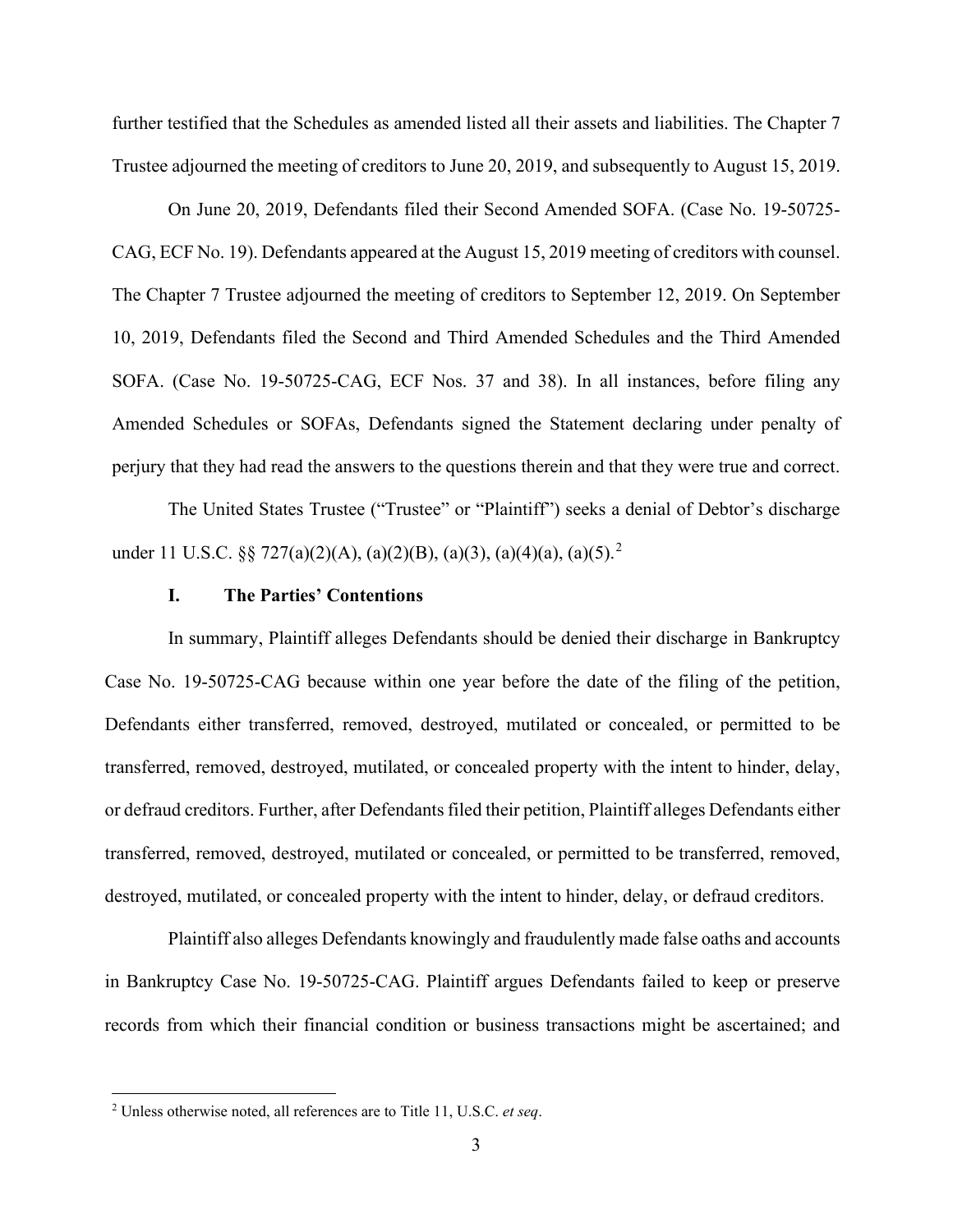Defendants have not satisfactorily explained the loss of assets or deficiency of assets to meet their liabilities. Defendants deny these allegations and have alleged Defendants made full and timely disclosure of all material items they knew of or were asked by the Chapter 7 Trustee or Plaintiff. Defendants maintain that they had no intent to defraud the creditors or anyone else.

# **FINDINGS OF FACT**

# **I. Stipulated Facts**

On August 25, 2020, the Parties submitted a Joint Pre-Trial Order with their statement of stipulated facts which the Court now adopts. (ECF No. 37, §§ 5.1–5.49).

### **II. Findings of Fact (Summary of the Oral Testimony)**[3](#page-3-0)

#### **Walter Busby**

Walter Busby is a resident of San Antonio, Texas and has a homestead he shares with his wife with an appraised value of roughly \$1 million. Busby stated that his mortgage is \$5,500.00 per month and that he is approximately eight months delinquent on mortgage payments. He is a graduate of St. Mary's University in San Antonio and a CPA. Walter Busby has extensive work and business experience, having worked for Arthur Young and Lincoln Property Co. He has been a real estate broker since 2012 and has been active in commercial real estate since the 1990's.

Walter Busby acknowledged that, through Central Texas Realty & Development, LLC ("CTRD"), he received a real estate commission of \$820,000.00 in 2016. Busby said part of the commission was used to pay taxes and living expenses. Busby also paid Stephen Sanders (a HUD commercial developer) \$393,000.00 from the \$820,000.00 commission as an advance for commissions for HUD commercial developments that Sanders was pursuing (referred to hereinafter as "Agreement To Share Commissions"). Busby explained that he paid the commission

<span id="page-3-0"></span> $3$  The Parties stipulated to the admission of Trustee's Exhibits 1–23 and used Trustee's Exhibits 1–23 as joint exhibits. The summary of testimony is in addition to stipulated facts.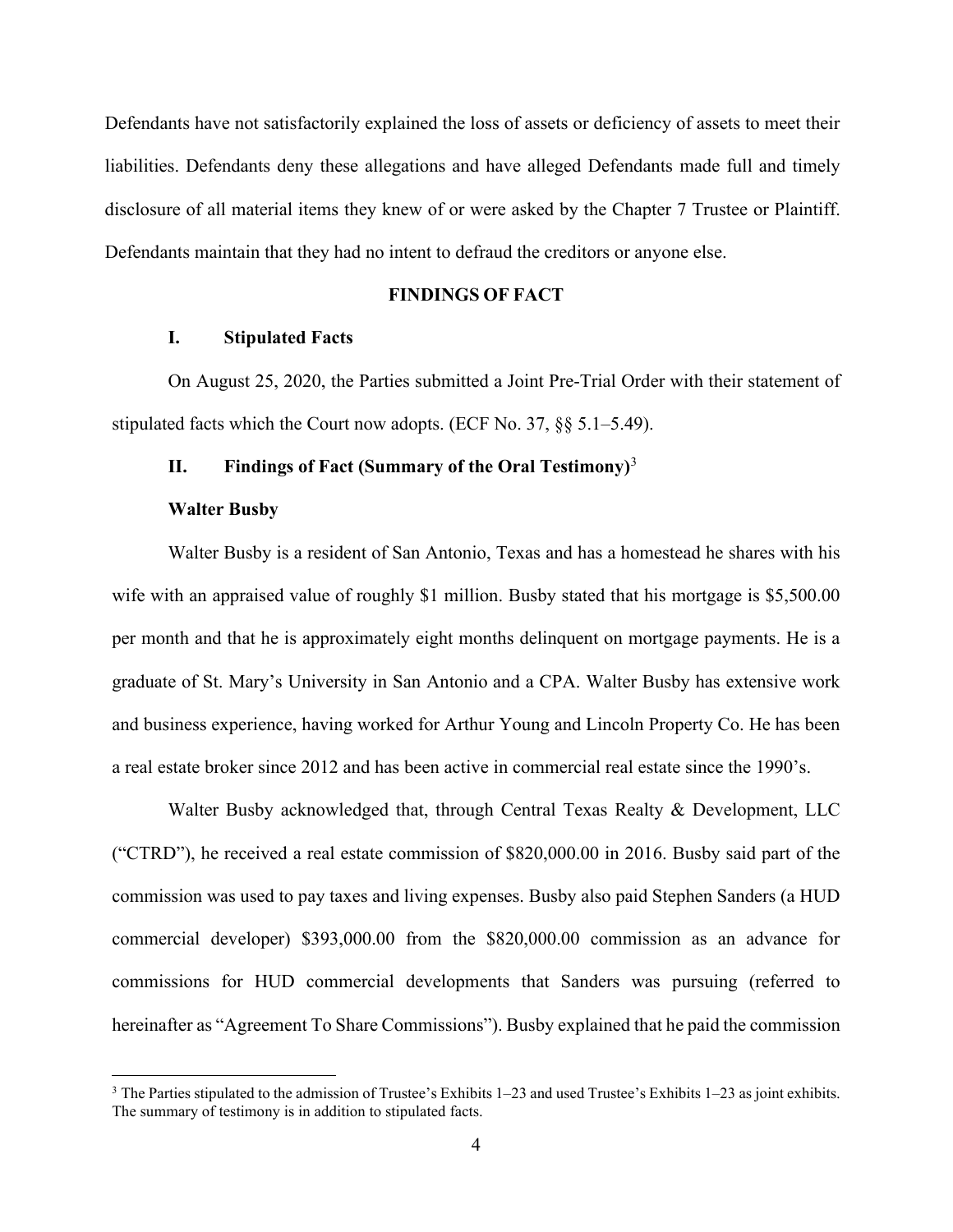to Sanders because Sanders is a HUD approved developer and Busby wanted to pursue HUD commercial development projects. Busby is not a qualified HUD developer. Walter Busby stated that there is no documentation regarding this transaction or the \$40,000.00 he paid Sanders for a prior loan.<sup>[4](#page-4-0)</sup> Further, Busby testified that it took multiple bankruptcy amendments to disclose the transactions with Sanders. Busby explained that he made this arrangement with Sanders because of potential HUD commercial developments in South Texas and the potential payment to him of fees. Busby argued that he did not have to disclose the Agreement To Share Commissions because there was no partnership with Sanders. Moreover, Walter Busby observed that he did not get a K- 1 from the purported partnership with Sanders. Busby also stated that ordinarily a commercial transaction such as the one with Sanders would not be documented until an equity partner was identified. Busby explained that generally HUD commercial developments require an equity partner(s) to make a 24-28% equity commitment to fund the development before it is documented.

Walter Busby testified that the sale of firearms to his son-in-law Jeffrey Swift was first documented as a gift and later disclosed as a sale after the Schedules and SOFA were amended multiple times. Busby testified that he collected firearms for roughly 35 years and that the sale of firearms to his son-in-law was necessary because he needed cash to pay for living expenses. Busby also agreed that he sold musical equipment to third parties, and those sales were not disclosed on any iteration of the Schedules or SOFA. Busby indicated that he deferred to Mrs. Busby for the sale of these items because she had an eBay account and they needed cash to pay living expenses.<sup>[5](#page-4-1)</sup>

<span id="page-4-0"></span><sup>4</sup> The Chapter 7 Trustee also testified briefly at trial. The Chapter 7 Trustee stated that he conducted the meetings of creditors, rescheduling them to get further information and amendments from Defendants. The Chapter 7 Trustee stated that in his experience of conducting § 341 meetings, he has never seen an agreement such as the one between Walter Busby and Sanders involving a significant amount of money (\$820,000.00) that was not documented.

<span id="page-4-1"></span><sup>5</sup> Both Walter and Deann Busby testified that their need for cash was based on a judgment taken against Walter Busby for his guarantee of a loan (the "Gallo" judgment). As a result of the judgment, a charging order was issued against the Busbys for payment that resulted in their bank accounts being frozen.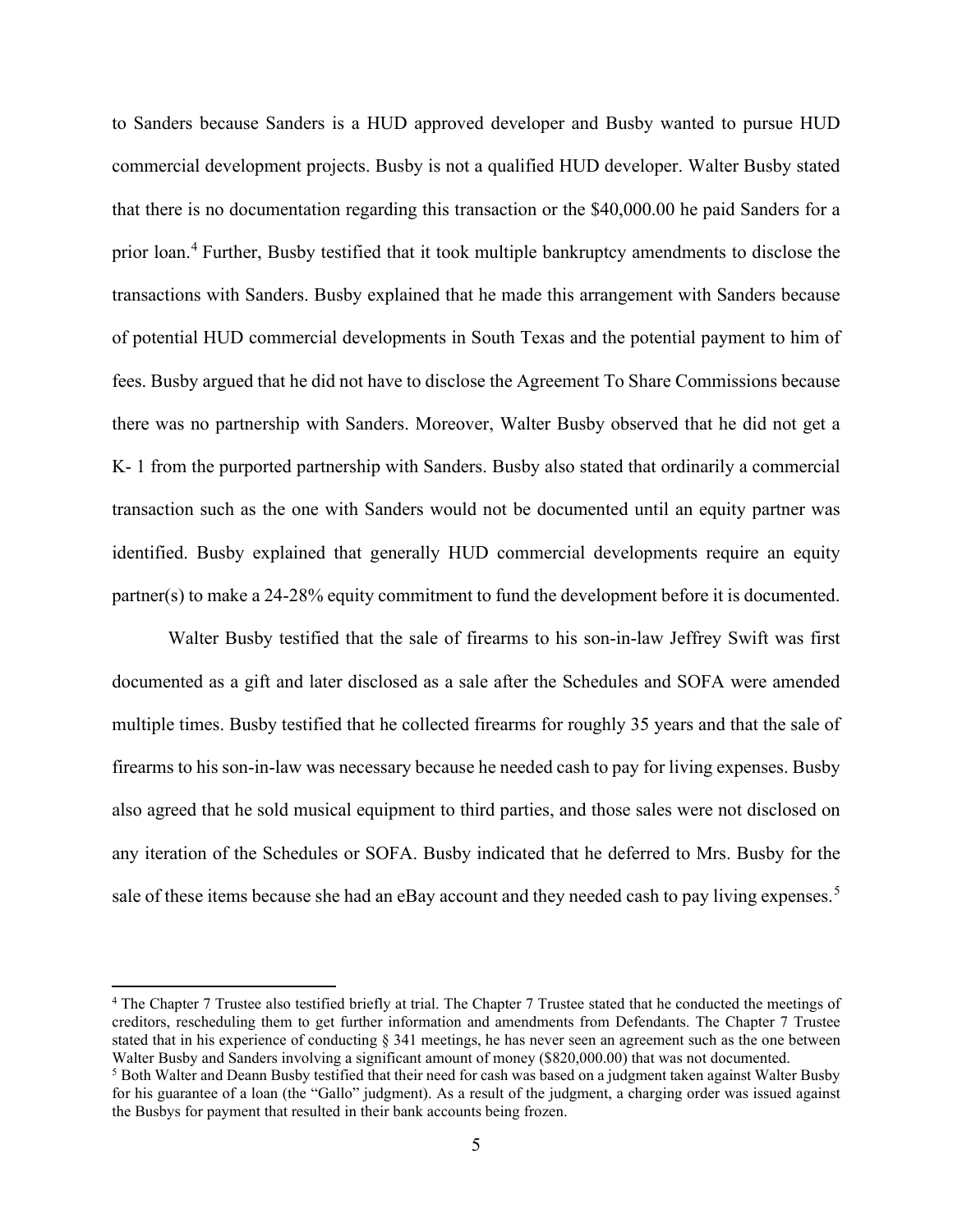Busby was also examined as to the failure to disclose partnership interests and produce books and records. Busby acknowledged a certificate of formation on file with the Secretary of State indicating Walter Busby was a member/manager of R2W Development LLC was not disclosed until after the August 15, 2019 meeting of creditors. (Ex. 4). Busby stated his failure to disclose his interest in R2W Development LLC was an oversight. Busby concluded disclosing his interest in R2W Development LLC was unnecessary because it had no value and he did not receive a K-1 for his membership interest. Nevertheless, Busby acknowledged the questions on his SOFA required Busby to disclose his membership interest in R2W Development LLC. Additionally, on Part V, question 42 of Defendants' original Schedules, Defendants list 100% interest in Turner Busby Development LLC. Plaintiff and the Chapter 7 Trustee asked Defendants multiple times for the records for this entity which were never produced.

#### **DeAnn Busby**

DeAnn Busby has a BA and MA from Incarnate Word University. She has prior business experience working for a newspaper and mosquito companies. Mrs. Busby stated she read and signed all iterations of the Schedules and SOFA. Further, Mrs. Busby testified under oath at her meetings of creditors that her Schedules and SOFA were accurate. Mrs. Busby testified that her sale of items on eBay was not a business despite having a PayPal account tracking her sales. Mrs. Busby stated that when reporting her eBay sales on the SOFA, she did not add up the amount of the total sales. (Exs. 8, 9). Further, notwithstanding having a ledger for these sales, Mrs. Busby concluded she did need not review the ledger because she did not consider the sale of the items a business.

DeAnn Busby, like her husband, testified she did not disclose any of the sales of the musical equipment on her Schedules or SOFA. Mrs. Busby maintained she and her husband had little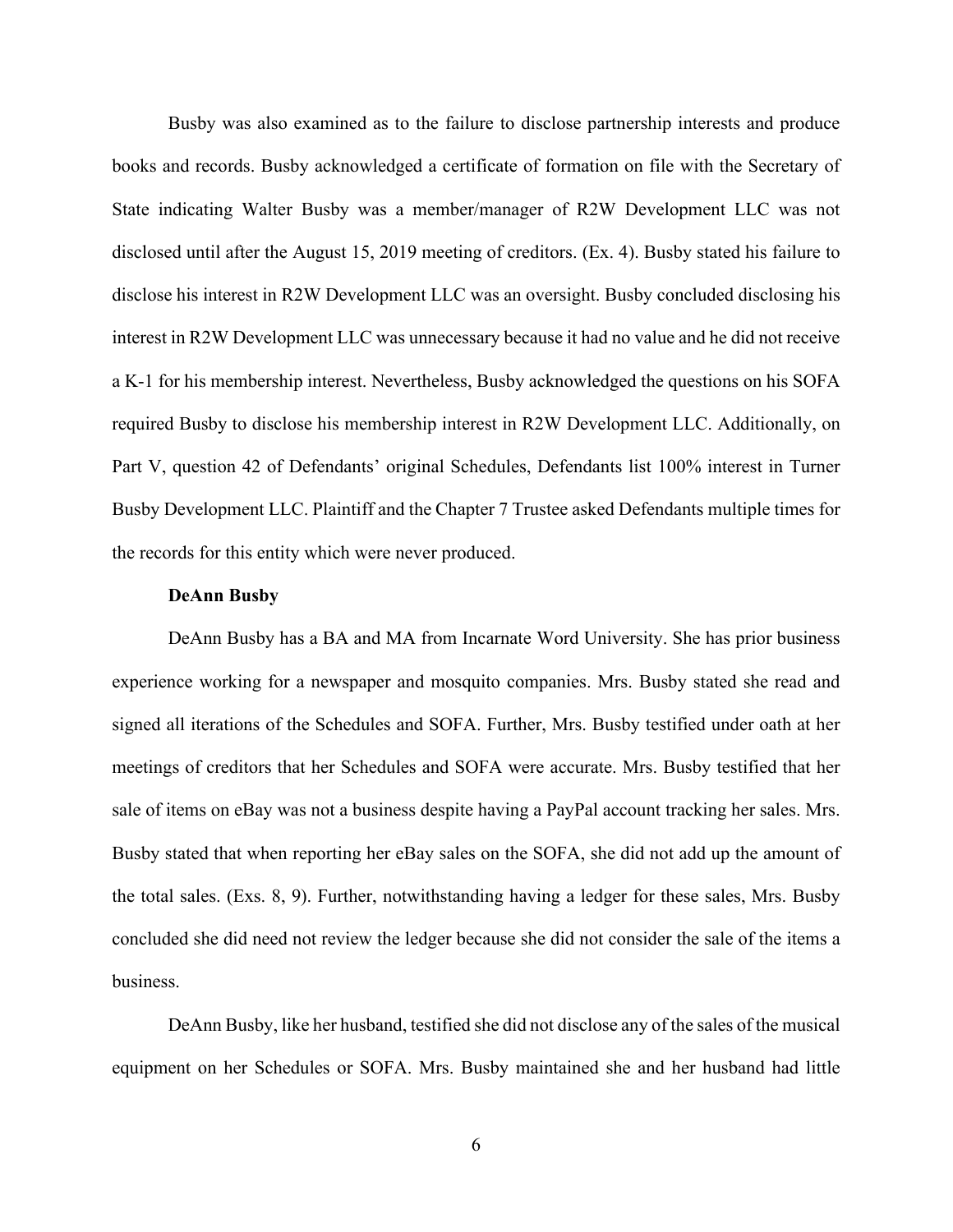income at the time of the sale of the musical equipment and the sale proceeds were used for living expenses. DeAnn Busby further explained that the Busbys had to sell these items because of a pending judgment and charging order against them and their bank accounts. DeAnn Busby also testified she had no personal knowledge regarding her husband's businesses.

Plaintiff's evidence regarding violations of  $\S 727(a)$  is summarized below. The summary of evidence includes trial testimony, admitted evidence, and stipulated facts.

# **A. Defendants' Schedules and Statement of Financial Affairs and Testimony at the Meetings of Creditors**

On the Petition Date, Defendants filed their Schedules and SOFA. (Ex. 1). Jose C. Rodriguez was appointed interim Chapter 7 trustee (the "Chapter 7 Trustee"). Before filing their Schedules, Defendants signed the Declaration Concerning Debtors' Schedules declaring under penalty of perjury that they had read the Schedules and that they were true and correct to the best of their knowledge, information, and belief. Before filing the Statement of Financial Affairs, Defendants signed the Statement of Financial Affairs declaring under penalty of perjury that they read the answers to the questions therein and that they were true and correct.

On April 25, 2019, Defendants filed their Amended Schedules. (Ex. 2). Before filing their Amended Schedules, Defendants signed the Statement declaring under penalty of perjury that they read the summary and the Schedules and that they were true and correct. Defendants also filed the Amended SOFA on April 25, 2019. (Ex. 3). Before filing the Amended SOFA, Defendants signed the Statement declaring under penalty of perjury that they read the answers to the questions therein and that they were true and correct.

At the May 9, 2019 meeting of creditors, Defendants testified under oath that they read the Schedules as amended and SOFA as amended before signing them, and that they were true and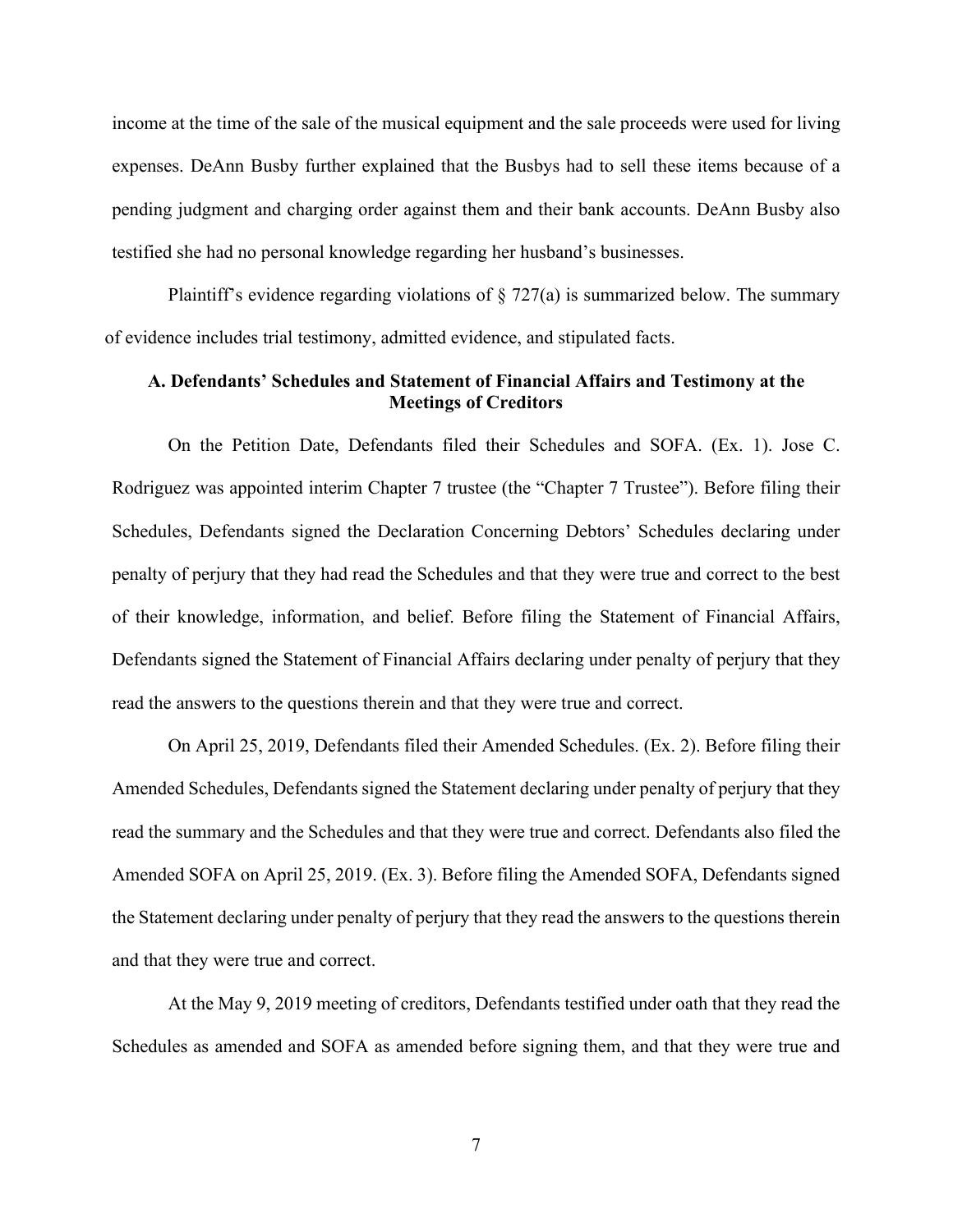correct to the best of their knowledge. (Transcript at Ex. 17). Defendants further testified that the Schedules as amended listed all their assets and liabilities.

The Chapter 7 Trustee adjourned the meeting of creditors to June 20, 2019 (Transcript at Ex. 18), and subsequently to August 15, 2019. (Transcript at Ex. 19). On June 20, 2019, Defendants filed the Second Amended SOFA. (Ex. 3). Before filing the Second Amended SOFA, Defendants signed the Statement declaring under penalty of perjury that they had read the answers to the questions therein and that they were true and correct.

Defendants appeared at the August 15, 2019, meeting of creditors with counsel. The Chapter 7 Trustee adjourned the meeting of creditors to September 12, 2019. On September 10, 2019, Defendants filed the Second and Third Amended Schedules and the Third Amended SOFA. (Exs. 4, 5). Before filing the Second and Third Amended Schedules, Defendants signed the Declaration Concerning Debtors' Schedules declaring under penalty of perjury that they had read the Amended Schedules and Second Amended Schedules and that they were true and correct to the best of their knowledge, information, and belief. Before filing the Third Amended SOFA, Defendants signed the Statement declaring under penalty of perjury that they read the answers to the questions therein and that they were true and correct.

### **B. Payments To Stephen Sanders And Agreement**

Defendant Walter Busby and Stephen Sanders ("Sanders") have been involved in multiple real estate transactions during the last ten years. On August 18, 2016, Walter Busby, through his CTRD[6](#page-7-0) bank account at Plains Capital Bank received a real estate sales commission and expenses in the amount of \$820,569.90. On August 24, 2016, Walter Busby wired funds in the amount of \$40,000 to Sanders and \$393,500 to Sanders' company, Sanders Family Investments, LLC

<span id="page-7-0"></span><sup>6</sup> Ex. 10 is the Texas Secretary of State Certificate of Formation for CTRD listing Walter Busby as manager.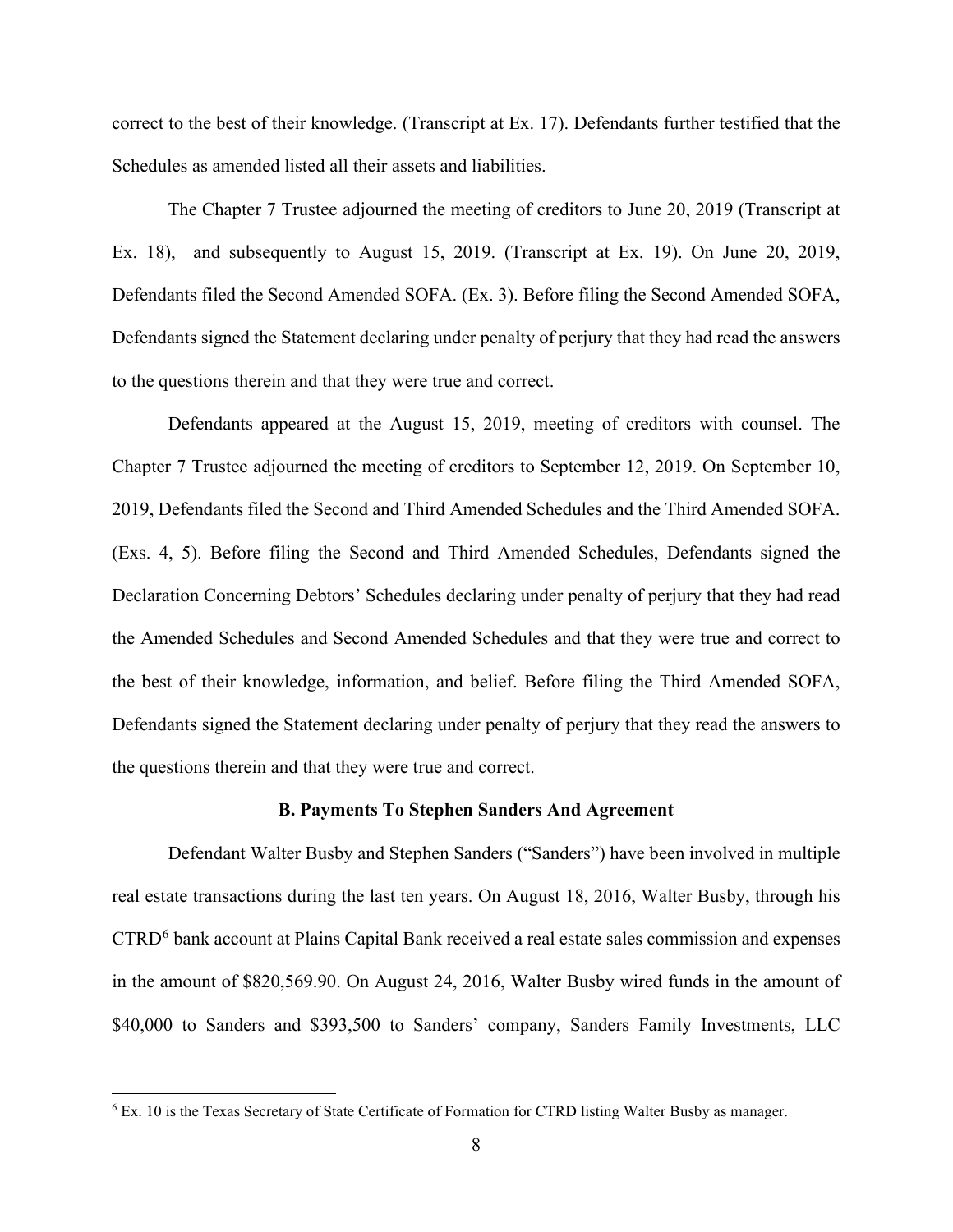("SFI").[7](#page-8-0) Walter Busby testified that the Agreement To Share Commissions existed on the date of the filing of his bankruptcy case. Busby also testified that Defendants had no documentation or records concerning the Agreement To Share Commissions. After being asked about the August 24, 2016 payments of \$40,000 and \$393,500 to Sanders, Defendants—for the first time—disclosed the alleged Agreement To Share Commissions on the Second and Third Amended Schedules and Third Amended SOFA filed on September 10, 2019. (Exs. 4, 5).

#### **C. Business Disclosures**

Plaintiff showed during the period of April 1, 2015, through April 1, 2019, Walter Busby was an officer, director, managing executive, partner, and/or sole proprietor of at least twenty-four business entities including R2W Development, LLC. Schedule A/B, Part 4, question No. 19, requires debtors disclose all stock and interests in incorporated and unincorporated businesses owned as of the bankruptcy filing. Defendants did not list any businesses on Schedule A/B, Part 4, question No. 19 filed on April 1, 2019. (Ex. 1). Schedule A/B, Part 5, question No. 42, requires debtors disclose all interests in partnerships or joint ventures owned as of the bankruptcy filing. Defendants disclosed multiple businesses and joint ventures on Schedule A/B, part 5, questions No. 42. Defendants did not list the Busby Sanders partnership or R2W Development, LLC.<sup>[8](#page-8-1)</sup>

Plaintiff notes that the Statement of Financial Affairs, Question No. 27, Part 11 requires debtors list the name of the business, the nature of the business, and the employer identification number for each business a debtor owned within four years before filing bankruptcy or for which the debtor was a sole proprietor, a member of an LLC, a partner in a partnership, an officer, director, or managing executive of a corporation, or an owner with at least 5% of the voting

<span id="page-8-0"></span><sup>&</sup>lt;sup>7</sup> CTRD's bank statements evidencing the wire transfers are Exs. 6 and 7.

<span id="page-8-1"></span><sup>8</sup> Walter Busby is listed as a member of R2W Development in the Certificate of Formation filed with the Texas Secretary of State. (Ex. 13).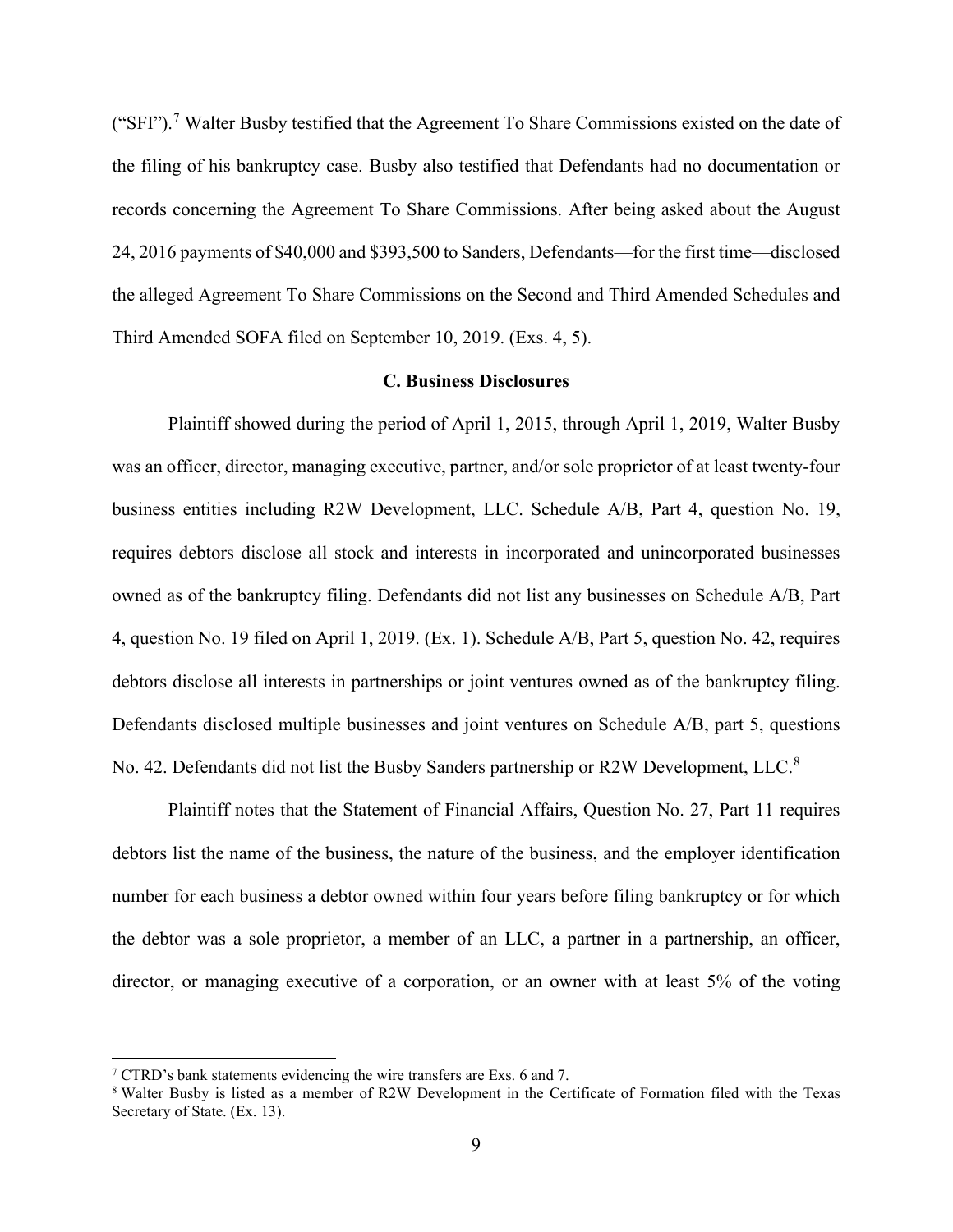securities of a corporation. Defendants did not list the Busby Sanders partnership or R2W Development LLC. Further, although Defendants did list Turner Busby Development LLC on their original Schedules, they never disclosed the books and records to Plaintiff after numerous requests.

After being questioned by Plaintiff's counsel at the August 15, 2019 meeting of creditors, Defendants filed their Second and Third Amended Schedules on September 10, 2019. (Exs. 4,5). The Second Amended Schedules A/B, Part 5, question No. 42 disclosed for the first time Walt Busby's agreement with Stephen Sanders as follows:

In 2016 Walt Busby paid Steve Sanders a non-refundable \$383,000 advanced commission fee for real estate deals that they could do together. Sanders was a preferred developer for HUD, which was why Busby believed the advance commission was in his best interest. Sanders and Busby ended up doing 3-4 real estate deals together. Busby hopes to continue doing business deals with Sanders but there is no recourse between the parties. There is no value to the arrangement because there is no continuing obligation of either party to keep working with the other party.

On the Second and Third Amended Schedules filed on September 10, 2019, Defendants disclose a 50% interest in the agreement with Stephen Sanders and a value of "0." After being questioned at the August 15, 2019 creditor's meeting, Defendants filed their Third Amended SOFA on September 10, 2019, to disclose for the first time the Agreement To Share Commissions and R2W Development, LLC.

## **D. Transfers**

Statement of Financial Affairs, Part 7, question No. 18 requires Defendants disclose all transfers of property to anyone, other than in the ordinary course of business, within two years of the bankruptcy filing. Statement of Financial Affairs, Part 9, question No. 23 requires Defendants disclose any property they hold or control that someone else owns.

Plaintiff states Defendants are not firearm dealers, and, any sales of firearms by them in the two years prior to the bankruptcy were not in the ordinary course of business. Defendants sold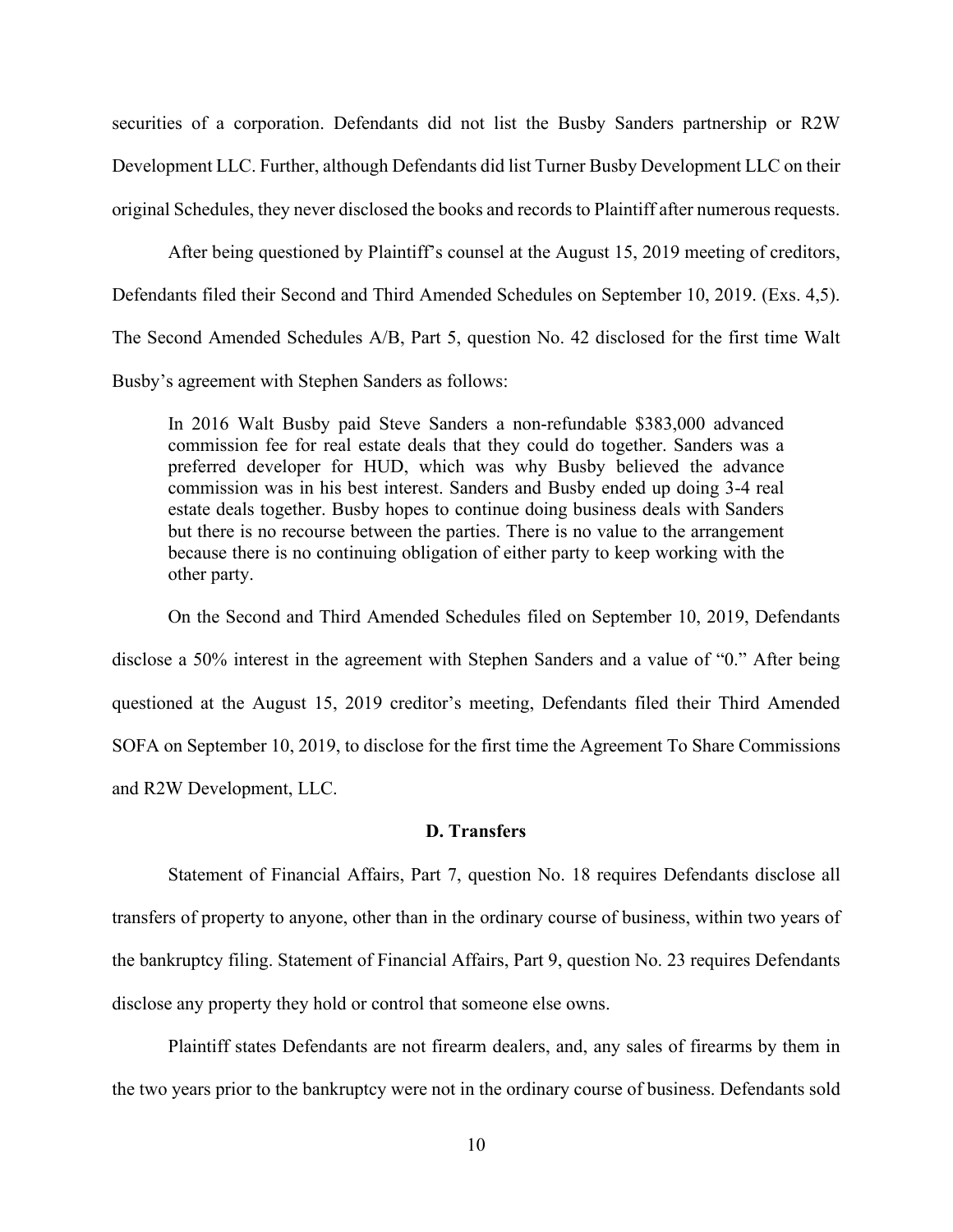firearms to their son-in-law, Jeffrey Swift, on July 31, 2018, and August 15, 2018, for a total of \$13,000. Despite disclosing other sales of firearms, Defendants did not disclose the firearm sale to Swift on the Statement of Financial Affairs filed on April 1, 2019, the Amended SOFA filed on April 25, 2019, and the Second Amended SOFA filed on June 20, 2019. (Exs. 1, 2, and 3). Defendants also failed to disclose they held possession of the firearms sold to Swift on the Statement of Financial Affairs filed on April 1, 2019, the Amended SOFA filed on April 25, 2019, and the Second Amended SOFA filed on June 20, 2019.

After questioning by Plaintiff's counsel concerning the undisclosed sale of firearms at the August 15, 2019 meeting of creditors, Defendants filed their Third Amended SOFA on September 10, 2019, and disclosed on question 18 that they sold 3 guns to Swift for \$13,000. (Ex. 5). Additionally, Defendants also disclosed on question No. 23 of the Third Amended SOFA that Defendants maintain custody of the firearms sold to Swift.

On June 8, 2018, Defendants sold their Gretsch guitar to Scott Wheeler for \$1,925. On July 31, 2018, Defendants sold their Fender guitar to Bill Dickie for \$768.99. On November 24, 2018, Defendants sold their VOX amplifier to Randy Zecchel for \$797.99. On December 6, 2018, Defendants sold their Epiphone amplifier to Jeffrey Naumann for \$153.98. On December 11, 2018, Defendants sold their CF Martin guitar to Charles Japhe for \$1,765. Defendants did not disclose on question 18 of their Statement of Financial Affairs filed on April 1, 2019, or on any amendment, that they sold and transferred guitars and amplifiers within two years prior to the bankruptcy filing.

#### **E. Defendants' Records**

Defendants' Schedules list assets with a value of \$1,117,080 and liabilities of \$2,080,240. (ECF No. 1). Defendants received a real estate commission income of \$820,592.70 on August 18, 2016. On August 24, 2016, Defendants transferred \$433,500 to Sanders and SFI.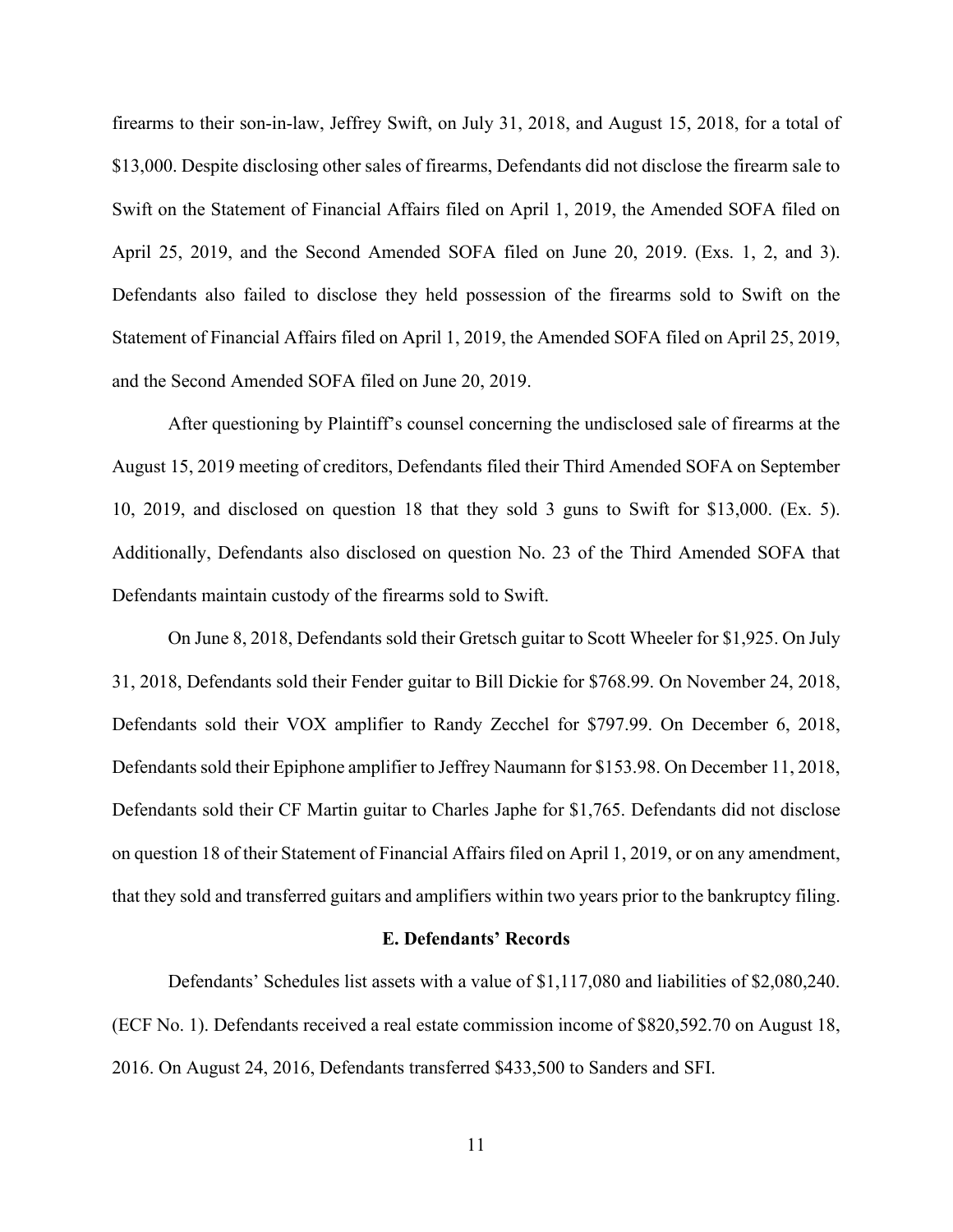Defendants reported gross income of \$433,386 on their 2016 Federal Income Tax Return filed with the Internal Revenue Service. Defendants reported gross income of \$244,868 on their 2017 Federal Income Tax Return filed with the Internal Revenue Service. (Exs. 14, 15). The Chapter 7 Trustee and Plaintiff's counsel asked Defendants to provide documents concerning the agreement with Sanders. Defendants testified they had no documentation or records concerning the agreement with Sanders or any financial transactions occurring under said agreement. The Chapter 7 Trustee and Plaintiff's counsel asked Defendants to provide financial records concerning Turner Busby Development, LLC that was listed on the original Schedules. Defendants testified they had no financial records concerning Turner Busby Development, LLC.

### **ANALYSIS**

### **I. Non-Dischargeability Under 11 U.S.C. § 727**

Section 727 of the Bankruptcy Code states:

**(a)** The court shall grant the debtor a discharge, unless—

**(1)** the debtor is not an individual;

**(2)** the debtor, with intent to hinder, delay, or defraud a creditor or an officer of the estate charged with custody of property under this title, has transferred, removed, destroyed, mutilated, or concealed, or has permitted to be transferred, removed, destroyed, mutilated, or concealed—

**(A)** property of the debtor, within one year before the date of the filing of the petition; or

**(B)** property of the estate, after the date of the filing of the petition;

**(3)** the debtor has concealed, destroyed, mutilated, falsified, or failed to keep or preserve any recorded information, including books, documents, records, and papers, from which the debtor's financial condition or business transactions might be ascertained, unless such act or failure to act was justified under all of the circumstances of the case;

**(4)** the debtor knowingly and fraudulently, in or in connection with the case—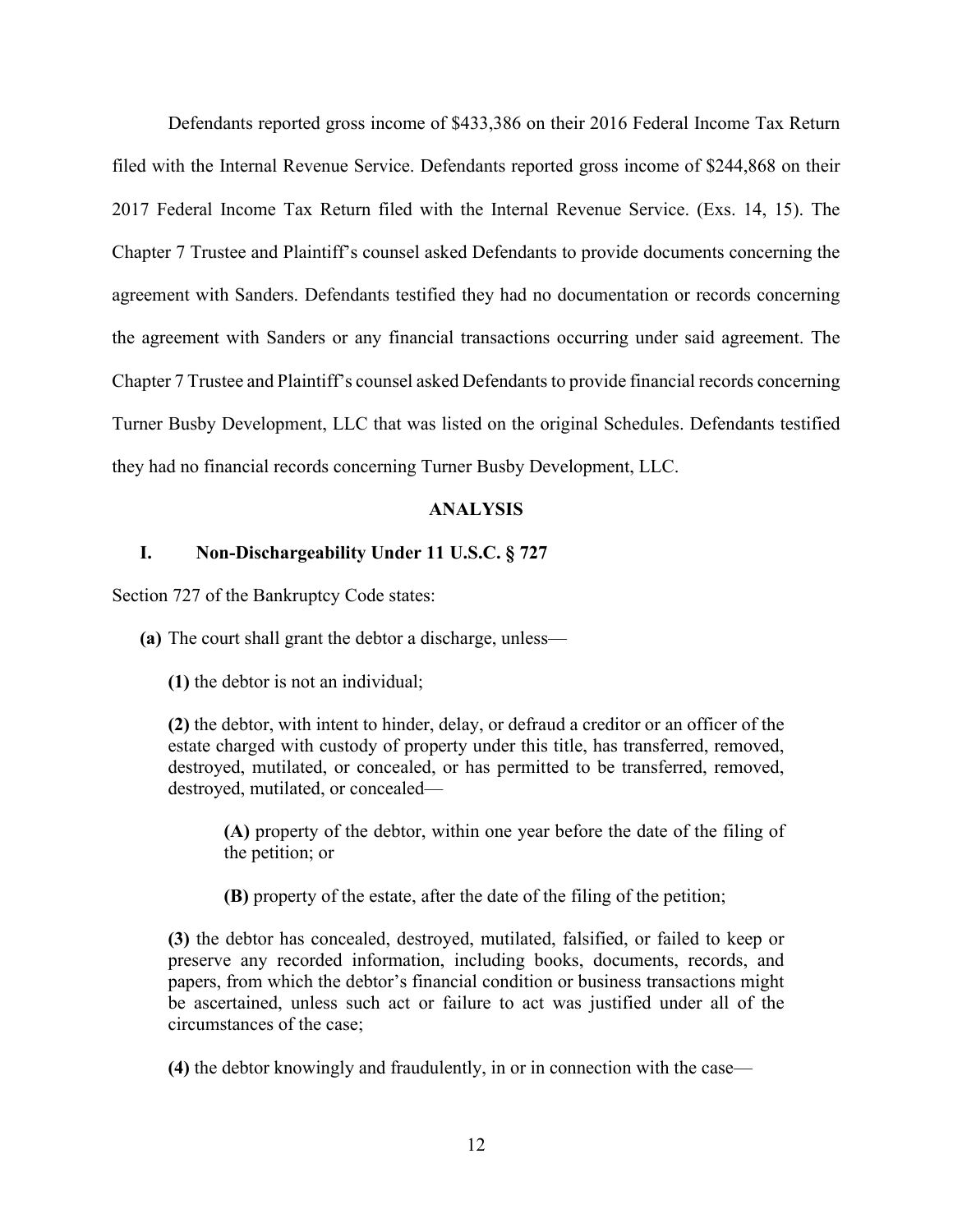**(A)** made a false oath or account;

**(B)** presented or used a false claim;

**(C)** gave, offered, received, or attempted to obtain money, property, or advantage, or a promise of money, property, or advantage, for acting or forbearing to act; or

**(D)** withheld from an officer of the estate entitled to possession under this title, any recorded information, including books, documents, records, and papers, relating to the debtor's property or financial affairs;

**(5)** the debtor has failed to explain satisfactorily, before determination of denial of discharge under this paragraph, any loss of assets or deficiency of assets to meet the debtor's liabilities;

11 U.S.C. § 727(a)(1)–(5) (West 2020).

Section 727(a) provides that a court must grant a discharge unless one or more grounds for denial of discharge under  $\S 727(a)(1)–(12)$  is proven to exist. The burden of proving a denial of discharge under § 727(a)(1)–(12) lies with the party objecting to discharge, and is by a preponderance of the evidence. *Beaubouef v. Beaubouef***, (***In re Beaubouef)*, 966 F.2d 174, 178 (5th Cir. 1992). Here, Trustee objects to Defendant's discharge pursuant to  $\S$ § 727(a)(2)(A),  $(a)(2)(B)$ ,  $(a)(3)$ ,  $(a)(4)(A)$ , and  $(a)(5)$ . The Court addresses each of Trustee's objections to discharge in turn.

# **A. 11 U.S.C. § 727(a)(2)(A)—Transfers of Firearms to Jeffrey Swift; Transfers of Music Equipment to Third Parties.**

To sustain an objection under  $\S 727(a)(2)(A)$ , the objecting party must show: (1) the act complained of was done within the one year before the date of the filing of the petition; (2) the act consisted of transferring, removing, destroying or concealing any of the debtor's property, or permitting any of these acts to be done; (3) the act was committed by the debtor or a duly authorized agent of the debtor; and (4) the act was done with actual intent to hinder, delay or defraud a creditor or an officer of the estate charged with custody of property under the Bankruptcy Code. *Lowry v.*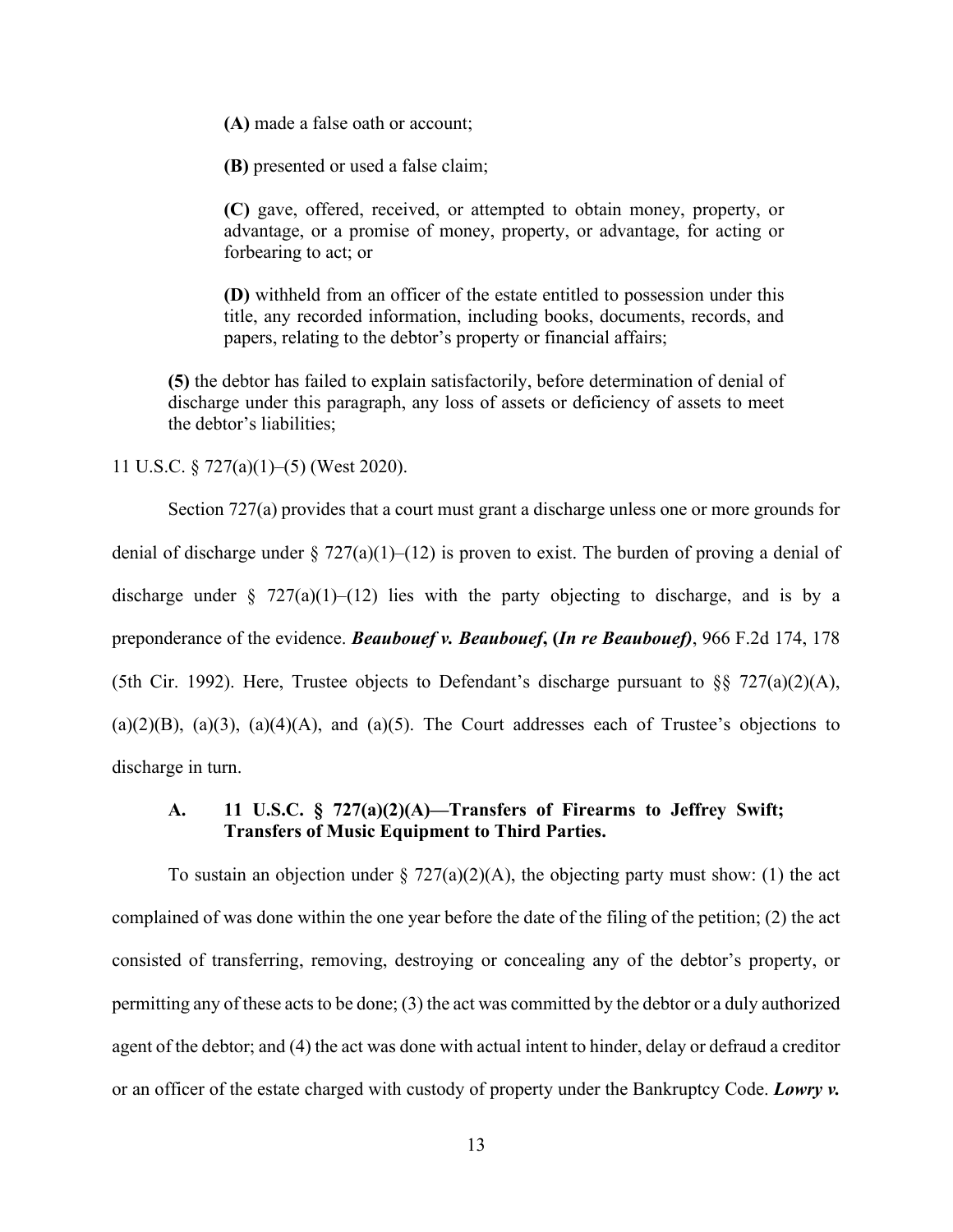*Croft* (*In re Croft)*, 500 B.R. 823, 851 (Bankr. W.D. Tex. 2013) (citing *Village of San Jose v. McWilliams*, 284 F.3d 785, 793–94 (7th Cir. 2002)). For purposes of analyzing what constitutes a transfer under § 727(a)(2), the definition of transfer is to be applied as broadly as possible. *Id.*

The final requirement to deny discharge under  $\S 727(a)(2)(A)$  requires the act complained of must be done with intent to hinder, delay, or defraud a creditor. *Pavy v. Chastant (In re Chastant)*, 873 F.2d 89, 90–91 (5th Cir. 1989). Further, the intent must be actual intent and not constructive intent. *First Tex. Sav. Ass'n, Inc. v. Reed (In re Reed)*, 700 F.2d 986, 991–92 (5th Cir. 1983). That said, a finding of actual intent may be based on circumstantial evidence or inferences from a course of conduct. *Chastant*, 873 F.2d at 91; *see also, Devers v. Bank of Sheridan (In re Devers)*, 759 F.2d 751, 753–54 (9th Cir. 1985). Moreover, The Fifth Circuit has identified the following factors may provide evidence of actual intent to defraud:

(i) a lack or inadequacy of consideration, (ii) a familial or close relationship between the parties, (iii) retention of possession, benefit, or use of the property in question, (iv) the financial condition of the party sought to be charged both before and after the transaction in question, (v) the existence or cumulative effect of a pattern or course of conduct after the incurring of a debt, onset of financial difficulties or threat of suits by creditors, and (vi) the general chronology of the events and transactions at issue.

*TSCA-234 Ltd. P'ship v. Moseman (In re Moseman)*, 436 B.R. 398, 408–09 (Bankr. E.D.

Tex. 2010) (citing *Chastant*, 873 F.2d at 91).

Statement of Financial Affairs, Part 7, question No. 18 requires Defendants to disclose all transfers of property to anyone, other than in the ordinary course of business, within two years of the bankruptcy filing. Statement of Financial Affairs, Part 9, question No. 23 requires Defendants to disclose any property that they hold or control that someone else owns. The evidence at trial demonstrates Defendants are not firearm dealers and that any sales of firearms by them in the two years prior to the bankruptcy were not in the ordinary course of business.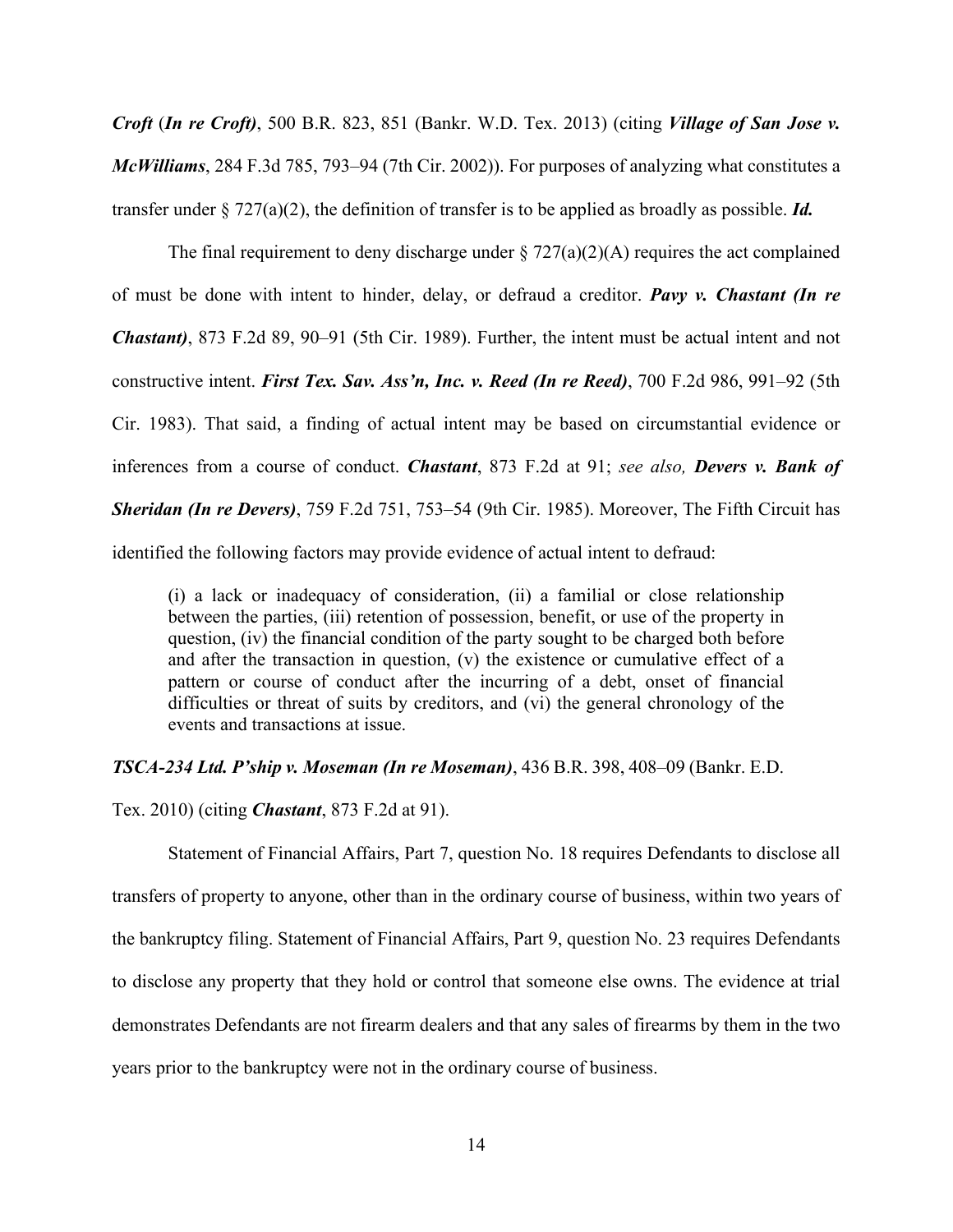Defendants sold firearms to Swift on July 31, 2018 and August 15, 2018, for a total of \$13,000. Defendants did disclose the sale of firearms to other individuals but did not disclose the firearm sale to Swift on the Statement of Financial Affairs filed on April 1, 2019, the Amended SOFA filed on April 25, 2019, and the Second Amended SOFA filed on June 20, 2019. Further, Defendants also failed to disclose that they held possession of the firearms sold to Swift on the Statement of Financial Affairs filed on April 1, 2019, the Amended SOFA filed on April 25, 2019, and the Second Amended SOFA filed on June 20, 2019.

Plaintiff's counsel questioned Defendants concerning the undisclosed sale of firearms at the August 15, 2019, meeting of creditors. (Ex. 19 at pp. 16–17). Thereafter, Defendants filed the Third Amended SOFA on September 10, 2019, and disclosed on question 18 that they sold 3 guns to Swift for \$13,000. Additionally, Defendants also disclosed on question No. 23 of the Third Amended SOFA that Defendants maintain custody of the firearms sold to Swift.

On June 8, 2018, Defendants sold their Gretsch guitar to Scott Wheeler for \$1,925. On July 31, 2018, Defendants sold their Fender guitar to Bill Dickie for \$768.99. On November 24, 2018, Defendants sold their VOX amplifier to Randy Zecchel for \$797.99. On December 6, 2018, Defendants sold their Epiphone amplifier to Jeffrey Naumann for \$153.98. On December 11, 2018, Defendants sold their CF Martin guitar to Charles Japhe for \$1,765. Defendants did not disclose on question 18 of their Statement of Financial Affairs filed on April 1, 2019, or on any amendment that they sold and transferred their guitars and amplifiers within two years prior to the bankruptcy filing.

Defendants argue they disclosed funds received for the sale of the firearms from their sonin-law Swift as a gift, but the testimony presented to the Court shows the Schedules were amended to correct the transaction as a sale of firearms, the proceeds of which Defendants allege were used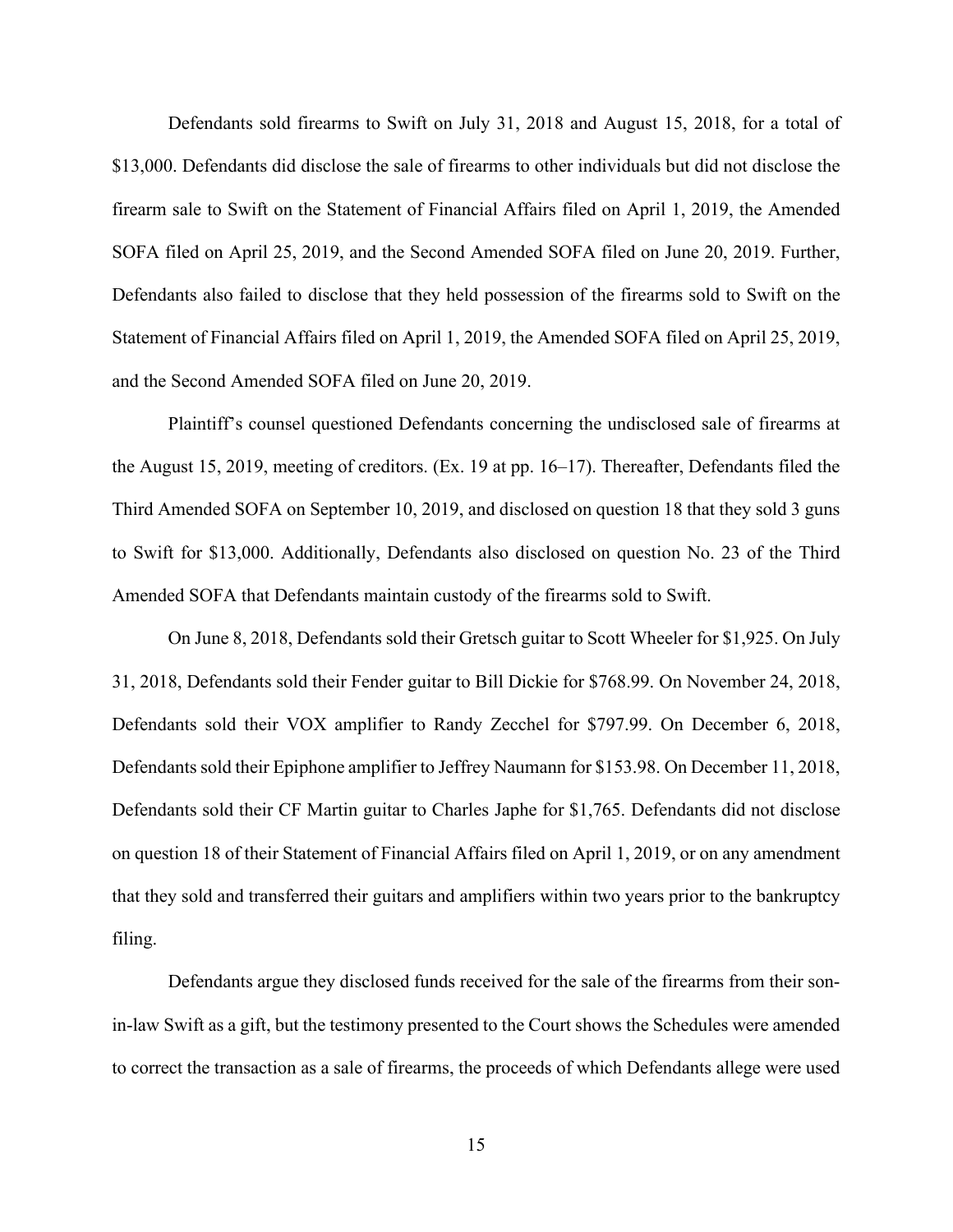to pay for normal and customary living expenses. In addition, Defendants sold various household items, including "some guitars and amps," to pay for normal and customary living expenses. Mrs. Busby testified that because of the outstanding judgment and charging order, Defendants had no income to pay normal living expenses, so they sold personal items such as music equipment to support themselves. Further, Defendants describe themselves as desperate people trying to do what they could to pay their living expenses when their income dried up. In sum, Defendants argue their failure to disclose the transfers was an inadvertent mistake—not an attempt to conceal the transfers. Defendants contend they corrected the mistakes on the schedules. Furthermore, Defendants state the transfers were made to financially support themselves.

Plaintiff argues that Defendants, with intent to hinder, delay, or defraud creditors transferred firearms to Swift within the one year prior to the bankruptcy filing. Defendants failed to disclose the transfer of firearms to Swift on their sworn schedules and statements filed on April 1, 2019. During the time of the transfers, Defendants were involved in litigation and were in fear of losing their assets. Defendants' transfer of firearms to a relative, Jeffrey Swift, creates the presumption of fraudulent intent and shifts the burden to Defendants to prove lack of fraudulent intent. *Chastant*, 873 F.2d at 91. Further, Defendants retained possession of the firearms and retained the benefit of same. Plaintiff argues Defendants' retention of the benefit of the transferred firearms is one of the badges of fraud discussed in *Pratt* and *Dennis*. *Cadle Co. v. Pratt (In re Pratt)*, 411 F.3d 561, 565–66 (5th Cir. 2005); *Robertson v. Dennis (In re Dennis),* 330 F.3d 696, 701–02 (5th Cir. 2003). Consequently, Plaintiff argues the evidence at trial establishes that Defendants' transfer of firearms to Swift was done with the intent to hinder, delay, or defraud creditors and the Trustee, and Defendants' discharge should be denied pursuant to  $\S 727(a)(2)(A)$ .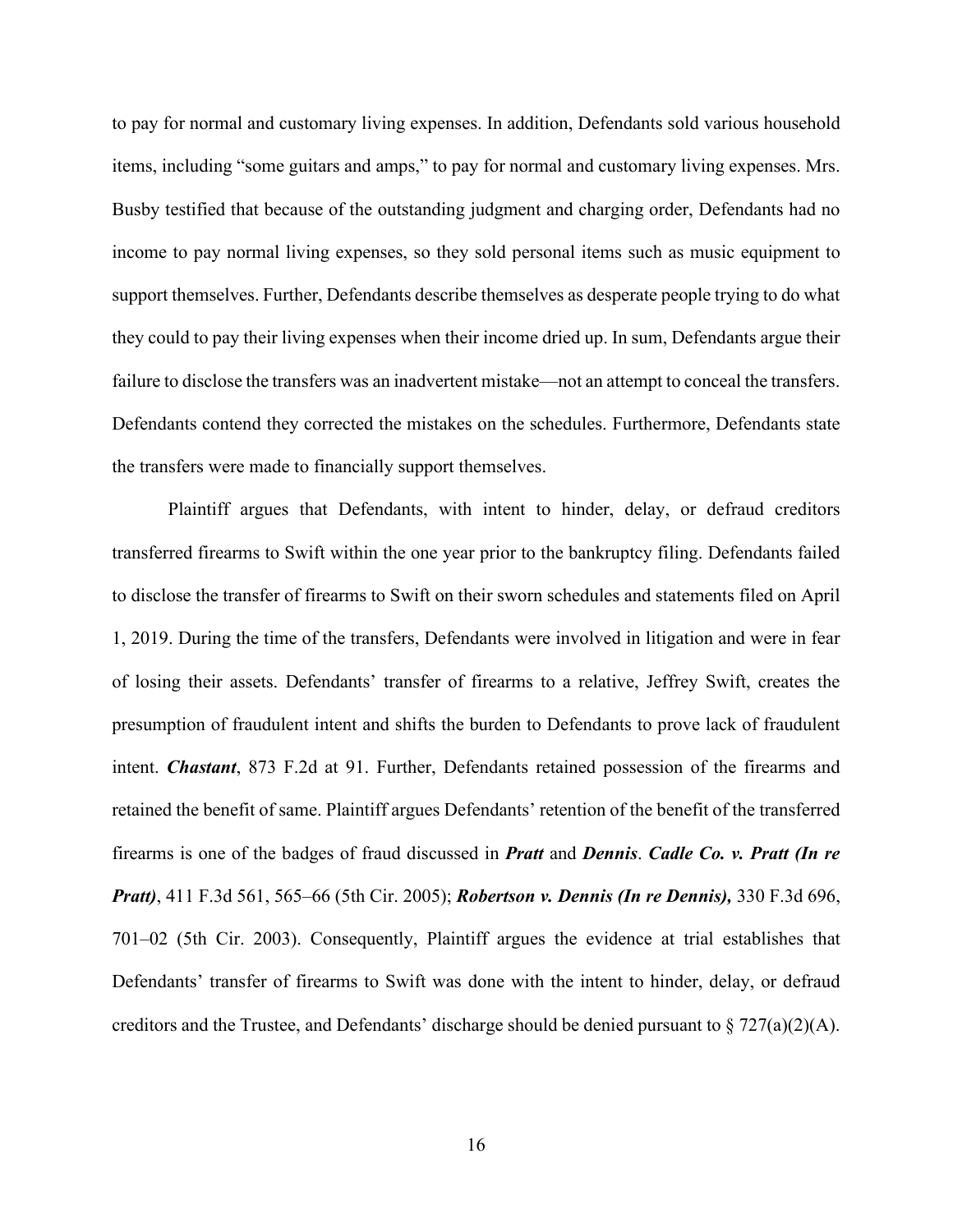Using the Fifth Circuit's test in *Pavy*, the Court finds Plaintiff met his burden under  $\S 727(a)(2)(A)$  in establishing the requisite intent to hinder, delay or defraud a creditor.

*(1) Lack or Inadequacy of Consideration.* The evidence does not demonstrate a lack of consideration paid for the firearms.

*(2) A Familiar or Close Relationship Between the Parties.* The evidence is clear that the sale of the firearms was between family members.

*(3) Retention of Possession, Benefit, or Use of the Property in Question.* Plaintiff showed that at first Defendants did not disclose the sale of the firearms. Thereafter, Plaintiff showed that Defendants kept the firearms after the sale to Swift. Defendants maintain they kept the firearms for Swift because of the gun laws regarding the retention of firearms where Swift lived, but this explanation contradicts Defendants original explanation that the firearms were given to Swift as a gift. Further, Defendants' explanation of why they kept the firearms does not explain why the retention was not disclosed.

(4) *The Financial Condition of the Party Sought to Be Charged Both Before and After the Transaction in Question.* While the record does not reflect how the Defendants' overall financial condition changed, the record is clear that the Defendants benefitted financially from using the sale proceeds for personal items and expenses rather than for the payment to creditors.

(5) *The Existence or Cumulative Effect of the Pattern or Series of Transactions or Course of Conduct after the Incurring of Debt, Onset of Financial Difficulties, Or Pendency or Threat of Suits by Creditors.* As related herein, Defendants sold assets and made transfers without disclosing them on multiple amendments to their Schedules and SOFA. Defendants allege that they made these transfers because of their financial difficulties at the time of the transfers. Even if that is true, Defendants were still obligated to disclose the transfers for the benefit of the Court and creditors.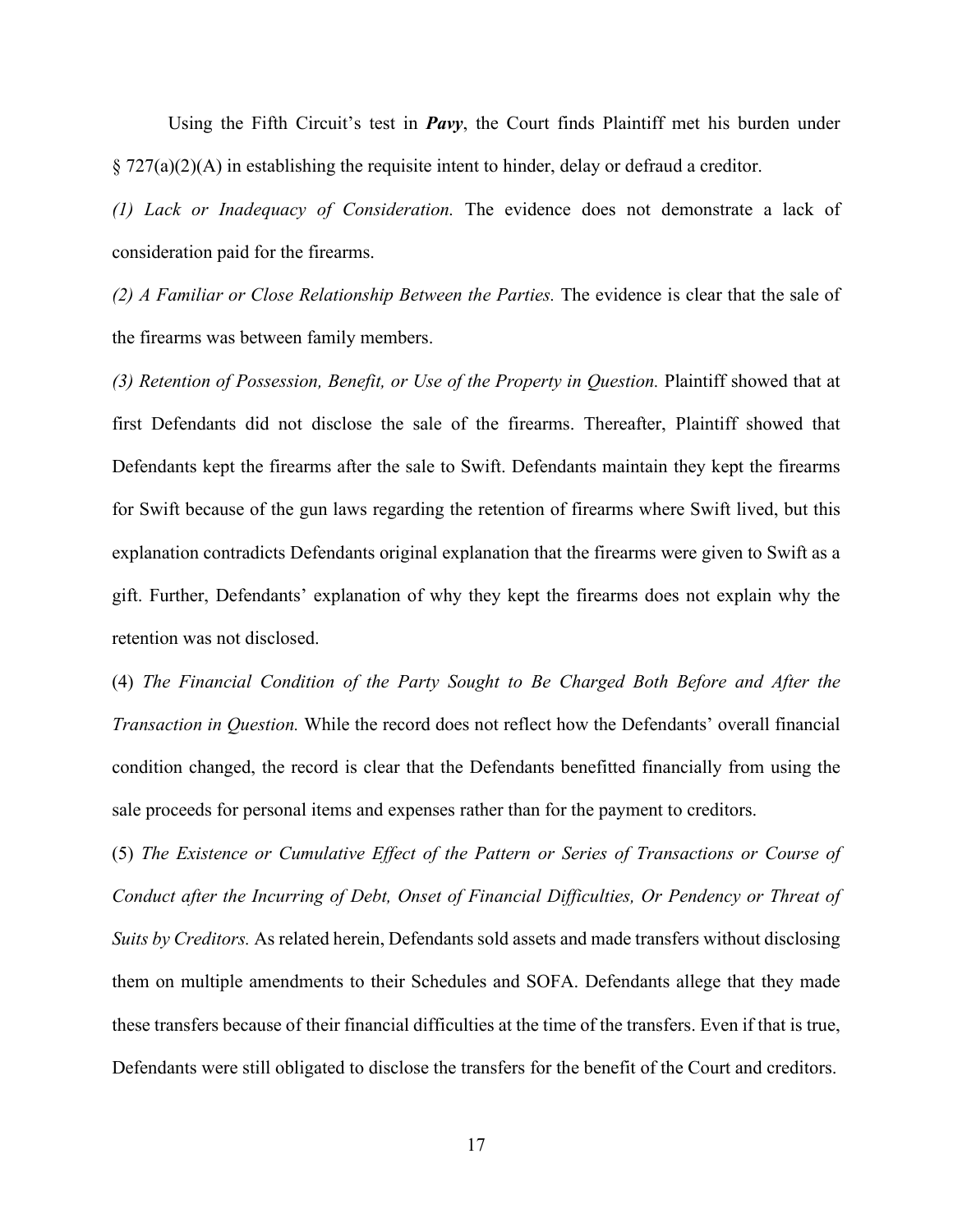(6) *The General Chronology of the Events and Transaction Under Inquiry*. The Court finds this factor cumulative of factors 1–5 in this instance.

Applying the *Pavy* factors, the Court finds Plaintiff has met his burden under § 727(a)(2)(A) regarding the sale of firearms to Swift. Conversely, the Court does not find a violation of  $\S 727(a)(2)(A)$  regarding the transfers of music equipment to third parties because the factors under *Pavy* were not proven in that there were no family members involved nor did Plaintiff prove there was any use or retention of the music equipment.

# **B. 11 U.S.C. § 727(a)(2)(B)— Agreement to Share Commissions With Stephen Sanders**

On the Petition Date, Debtors filed their Chapter 7 petition with their Initial Schedules and Initial SOFA. Trustee argues Walter Busby and Stephen Sanders were involved in a partnership under the Agreement To Share Commissions as of the bankruptcy filing. The partnership and Agreement To Share Commissions was still in existence when the bankruptcy was filed on April 1, 2019. Trustee asserts Defendants failed to disclose the Agreement To Share Commissions on the Initial Schedules and Initial SOFA filed on April 1, 2019 and the Amended SOFA filed on June 20, 2019. Plaintiff maintains Defendants failed to disclose the partnership and Agreement To Share Commissions to conceal these assets from the Chapter 7 Trustee and creditors. Trustee posits Defendants acted with intent to hinder, delay, conceal or defraud their creditors from somehow collecting from the Agreement To Share Commissions or the partnership. The Court notes that the vast majority of all the acts Plaintiff complains were committed prior to the petition being filed. Therefore, the Court finds Plaintiff has not met his burden under  $\S 727(a)(2)(B)$  which requires that property of the estate was fraudulently transferred. Although the Agreement To Share Commissions existed on the Petition Date, there is no evidence to show that property was transferred after the Petition Date.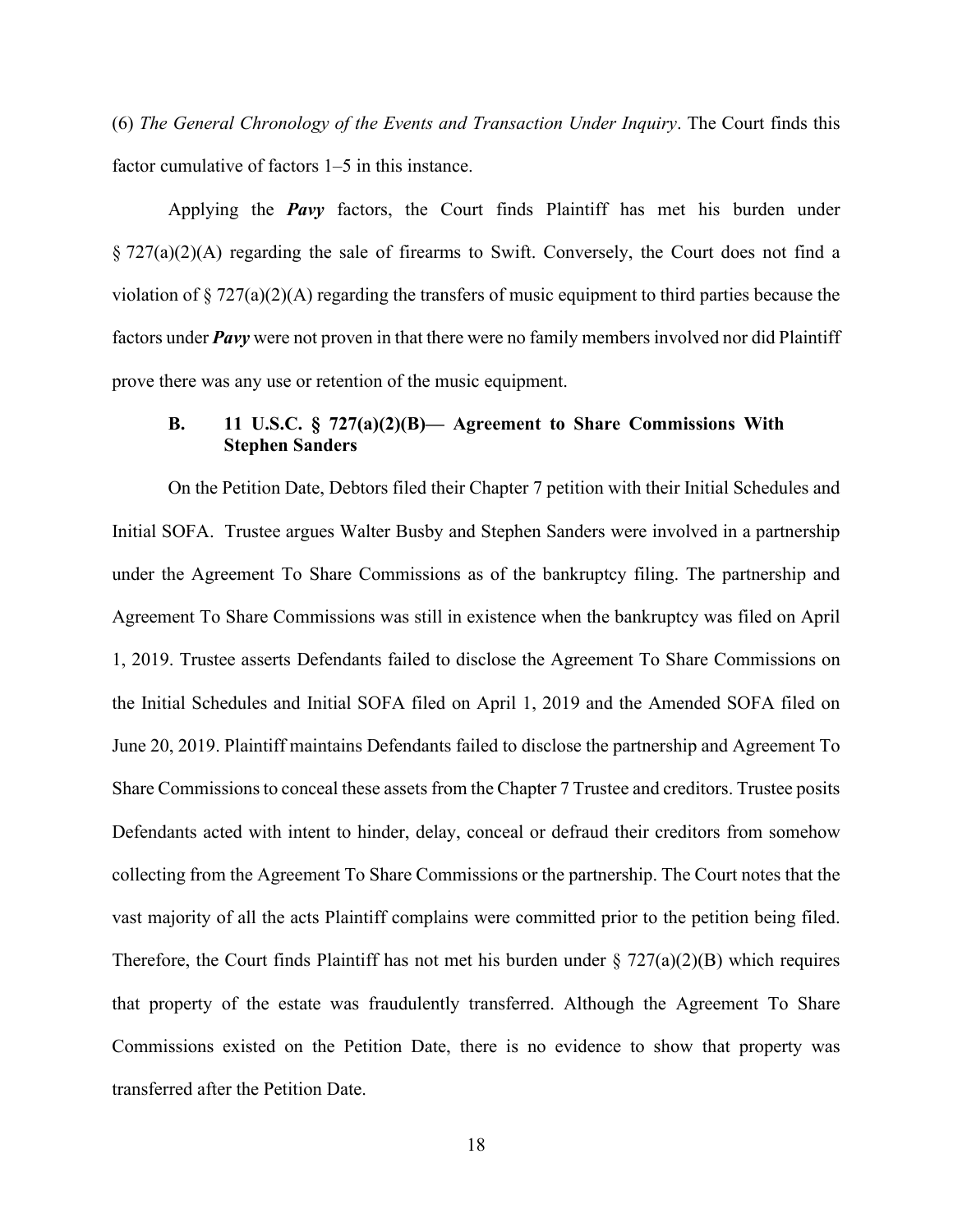# **C. 11 U.S.C. § 727(a)(3)—Failure to Keep Financial Records Regarding the Agreement To Share Commission and the Related Partnership.**

The Court may deny a defendant's discharge under  $\S 727(a)(3)$  if plaintiff can demonstrate that defendant failed to keep records that "are those of creditors and that the [Debtor] is required to take such steps as ordinary fair dealing and common caution dictate to enable the creditors to learn what he did with his estate." *Koufman v. Sheinwald*, 83 F.2d 977, 980 (1st Cir. 1936); *Tex.Nat. Bank of Beaumont v. Edson*, 100 F.2d 789, 791 (5th Cir. 1939).

Under  $\S$  727(a)(3), the debtor's obligation is to keep records in a form that enables a creditor to ascertain the debtor's current financial condition and to follow her business transactions in the past. *See In re Juzwiak*, 89 F.3d 424, 426–27 (7th Cir. 1996) (denying discharge because there was no proof of payroll records). As such, the Court must examine the materiality of the missing business transactions. In doing so, a plaintiff must show by a preponderance of the evidence that the defendant failed to keep or preserve financial records and the failure to do so prevented a party from ascertaining the defendant's financial condition or business transactions. Once a plaintiff establishes a prima facie case, the defendant has the burden of establishing that his failure to keep adequate records was justified under all circumstances of the case. *In re Lee*, 309 B.R. 468, 477–78 (Bankr. W.D. Tex. 2004).

Section 727(a)(3) requires debtors present a full financial picture to the trustee, creditors, and Court. *Tow et al v. Henley (In re Henley)*, 480 B.R. 708, 781 (Bankr. S.D. Tex. 2012) (citation omitted). "The failure to maintain financial records justifies a denial of discharge." *Id.* (citations omitted). Notably, a trustee or a creditor need not prove any fraudulent intent by a debtor to deceive creditors; rather, mere negligence in failing to keep and produce records is sufficient to deny a debtor's discharge under § 727(a)(3). *Id.* (citations omitted).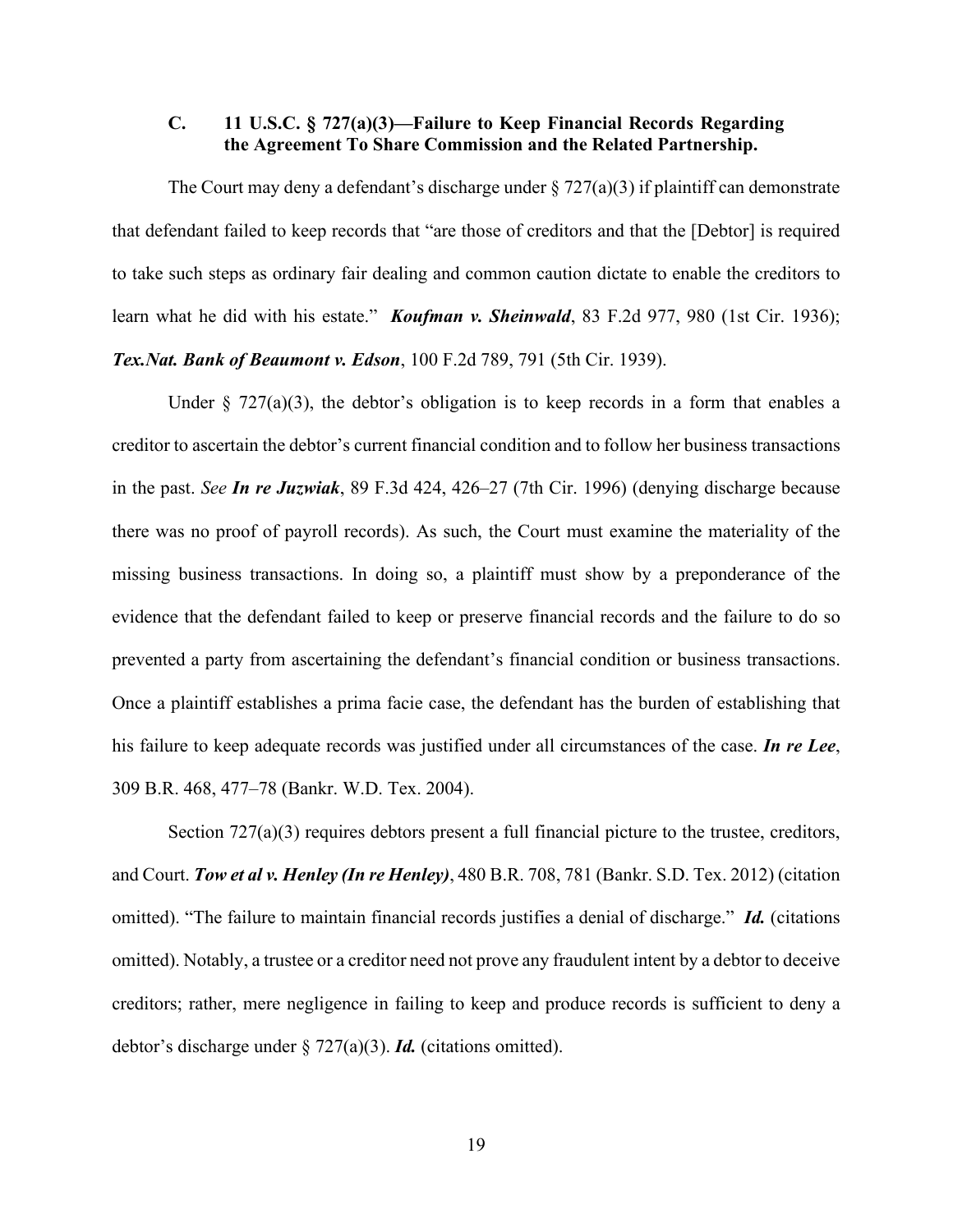The Court may consider if the inadequacy of the records is justified under the circumstances. *First United Bank & Tr. Co. v. Buescher (In re Buescher)*, 491 B.R. 419, 438– 39 (Bankr. E.D. Tex. 2013). Factors the Court may consider include: (1) the education, experience, and sophistication of the debtor; (2) the volume of the debtor's business; (3) the complexity of the debtor's business; (4) the amount of credit extended to the debtor in his business; and (5) any other factors the court may consider in the interest of justice. *Id.* (citations omitted).

Plaintiff argues the evidence presented at trial shows Defendants intentionally did not maintain any records concerning the Agreement to Share Commission or the partnership between Walter Busby and Stephen Sanders despite investing over \$400,000 in the Agreement to Share Commissions and partnership. Defendants further failed to maintain adequate books and records concerning Turner Busby Development, LLC and R2W Development LLC.

Defendants maintain that Plaintiff has produced no evidence to refute or rebut the Defendants' allegation that Defendants have attempted several times to obtain certain books and records from Turner's office and from their CPA, without success. Defendants argue their testimony shows that Defendants and their bankruptcy counsel made several attempts to obtain copies of books and records of the Turner Busby Development, LLC, but neither Turner nor the CPA were cooperative in those requests. Defendants maintain that normal operating procedures required that Turner's office, either itself or through its CPA, keep the books and records of the Turner Busby Development, LLC. Defendants testified that to their knowledge, books and records were maintained. Moreover, Defendants posit that the Turner Busby Development, LLC assets are of minimal or no value. Consequently, Defendants argue the records for Turner Busby Development, LLC are (a) remote in time, and, therefore not required to be disclosed; and (b) have no current value, and, therefore are not material.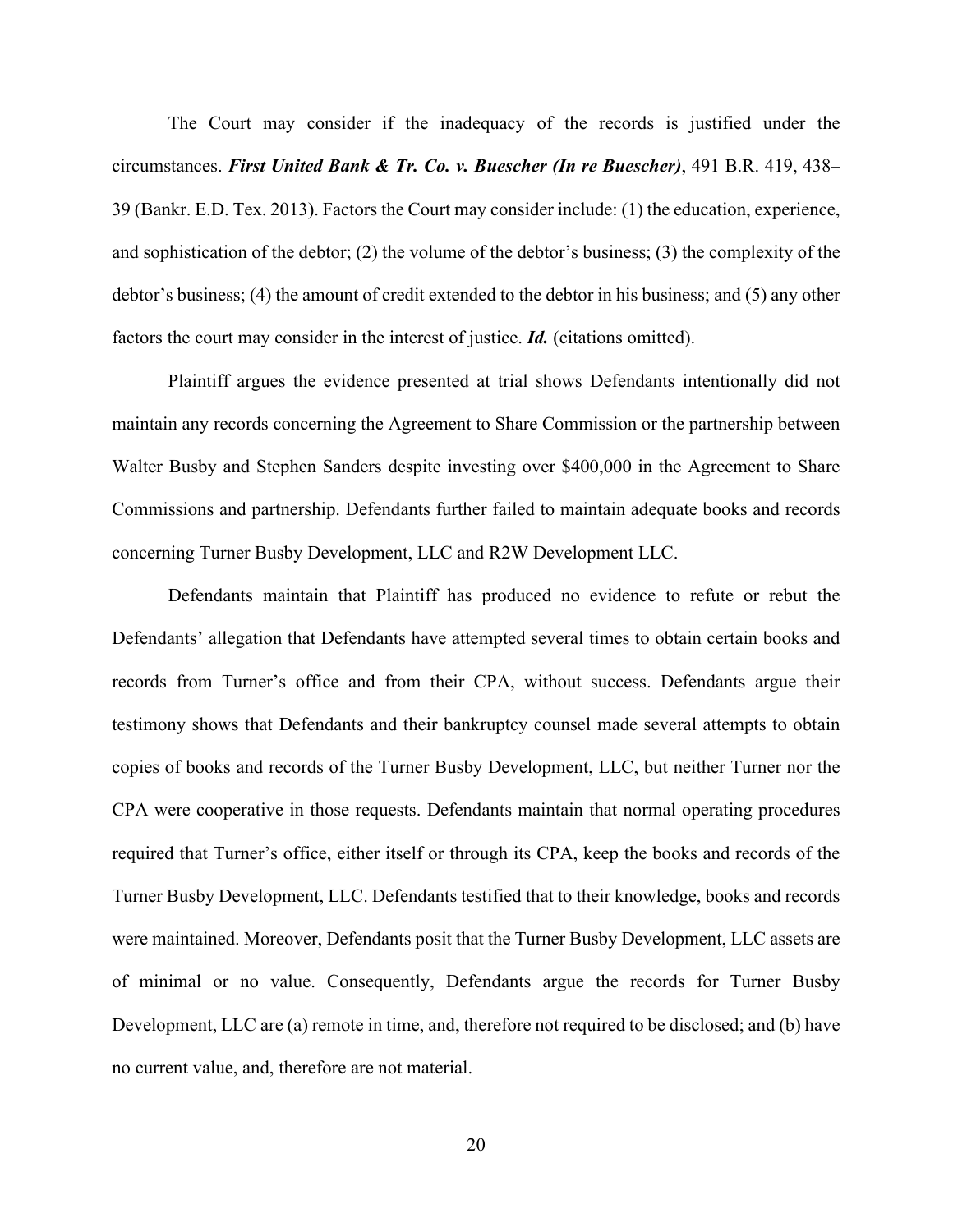Walter Busby argues the alleged partnership regarding the Agreement To Share Commissions with Sanders was not a partnership and had no value to Defendants other than as an opportunity for future HUD and other real estate deals. Walter Busby contends that the commission paid Sanders was an expense item for which Walter Busby kept a record of the wire transfer. Busby argues that the payment for Sanders was an income item to Sanders for which he kept a record of the deposit. Consequently, no other documentation, books or records exist for this payment.

Walter Busby testified that he was a minor owner in R2W Development, LLC for about three months, more than two years before the bankruptcy petition was filed. Walter Busby states that R2W Development, LLC had no value and Busby gave up his interest up shortly (about three months) after it was issued to him. Walter Busby claims he had a no-value ownership interest initially in R2W Development, LLC and that it was not required to be disclosed, being more than two years prior to the petition date.

Sanders provided deposition testimony that was admitted in lieu of his live testimony. (Ex. 21). Sanders stated that the \$393,000 payment to him was Walter Busby's financial commitment to him to pursue real estate deals with HUD that Busby was not qualified to do. (Ex. 21 at pp. 120– 21). Sanders stated he and Busby had no legal partnership relationship, but rather an agreement and partnership to pursue HUD deals. (Ex. 21 at p. 128–37). Sanders also explains that he does not enter into partnerships at the development stage, and not until an equity partner is brought in to contribute capital to any real estate development. In sum, according to Walter Busby and Sanders, there was no partnership at the time Busby paid Sanders \$383,000.00. Based upon the testimony of Sanders and Walter Busby, the Court finds Plaintiff has not met his burden to show a  $\S 727(a)(3)$ violation as to the Agreement To Share Commissions because there does not appear to be a legal partnership between Sanders and Walt Busby.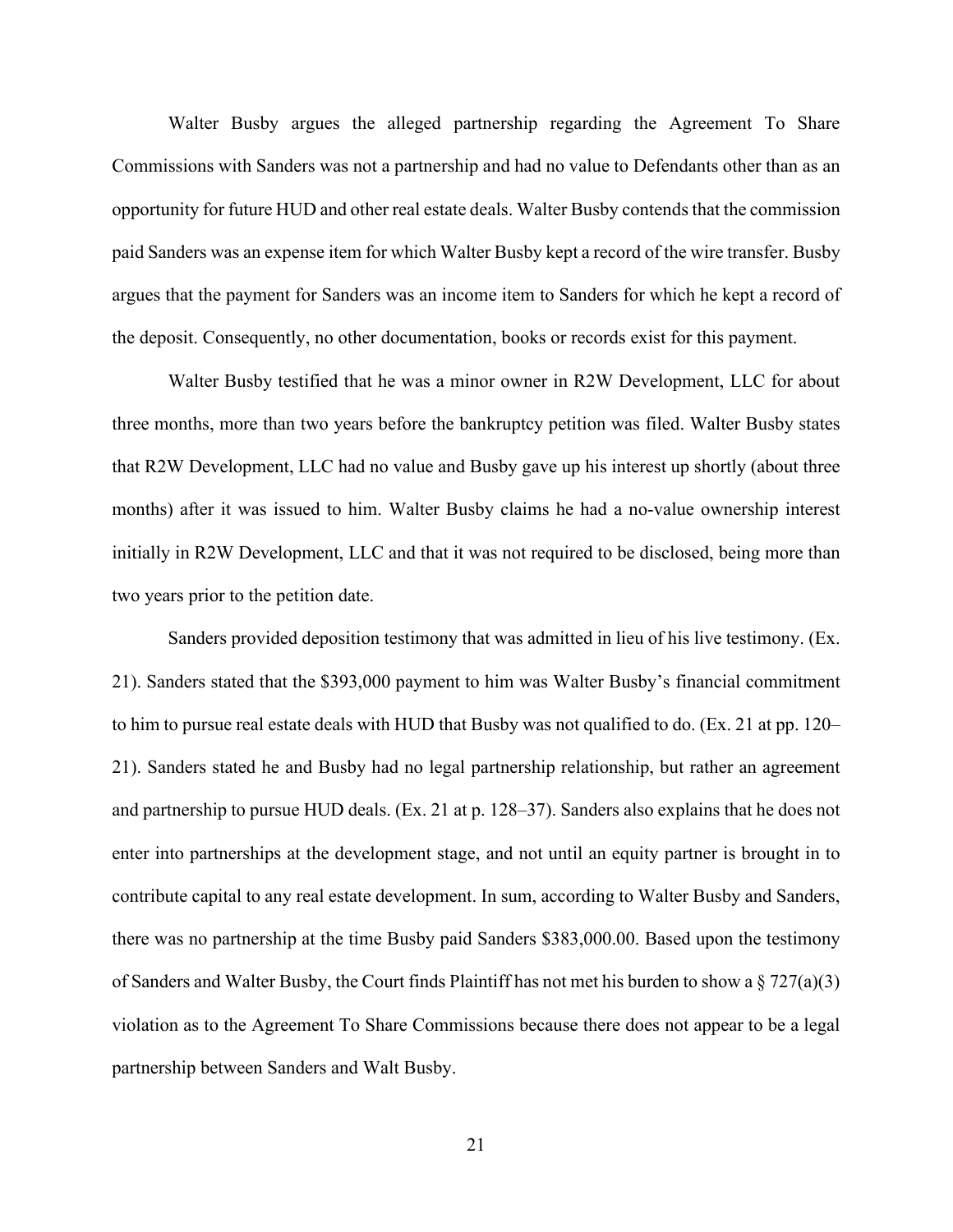Defendants admit they could have subpoenaed the records of Turner Busby Development, LLC but failed to do so. (ECF no. 60 at pp. 5–7). The trial of this case was continued multiple times as was the meeting of creditors. Defendants say they asked for the records on multiple occasions without success, but do not explain why they simply did not subpoena the records or request a Court order compelling production. The Court believes that this information should have been provided. The Court also finds that Defendants should have provided the books and records for R2W Development LLC as well because Walter Busby had an interest in an asset that was required to be disclosed in the Schedules. Therefore, Defendants' failure to provide the books and records for Turner Busby Development LLC and R2W Development LLC violates § 727(a)(3).

# **D. 11 U.S.C. § 727(a)(4)(A)—Undisclosed Income from eBay Sales; Transfers to Swift and Other Third Parties; and Undisclosed Assets.**

Section § 727(a)(4)(A) provides that "[t]he court shall grant the debtor a discharge, unless . . . the debtor knowingly and fraudulently, in or in connection with the case . . . made a false oath or account . . . ." Here, Trustee alleges Defendant made numerous omissions and false statements under oath including:

a. Plaintiff asserts Defendants' failure to disclose the Agreement to Share Commissions with Sanders on their Initial Schedules and Initial SOFA filed on April 1, 2019, the Amended Schedules and Amended SOFA filed on April 25, 2019 and the Second Amended SOFA filed on June 20, 2019 are false oaths. Defendants assert such items are not false oaths, in that such payment to Sanders was not required to be disclosed, as it was neither within two years before the filing of the petition nor material, and because it was an "advance commission" on deals that never materialized.

b. Plaintiff asserts Defendants' failure to disclose R2W Development, LLC on the Initial Schedules and Initial SOFA filed on April 1, 2019, the Amended Schedules and Amended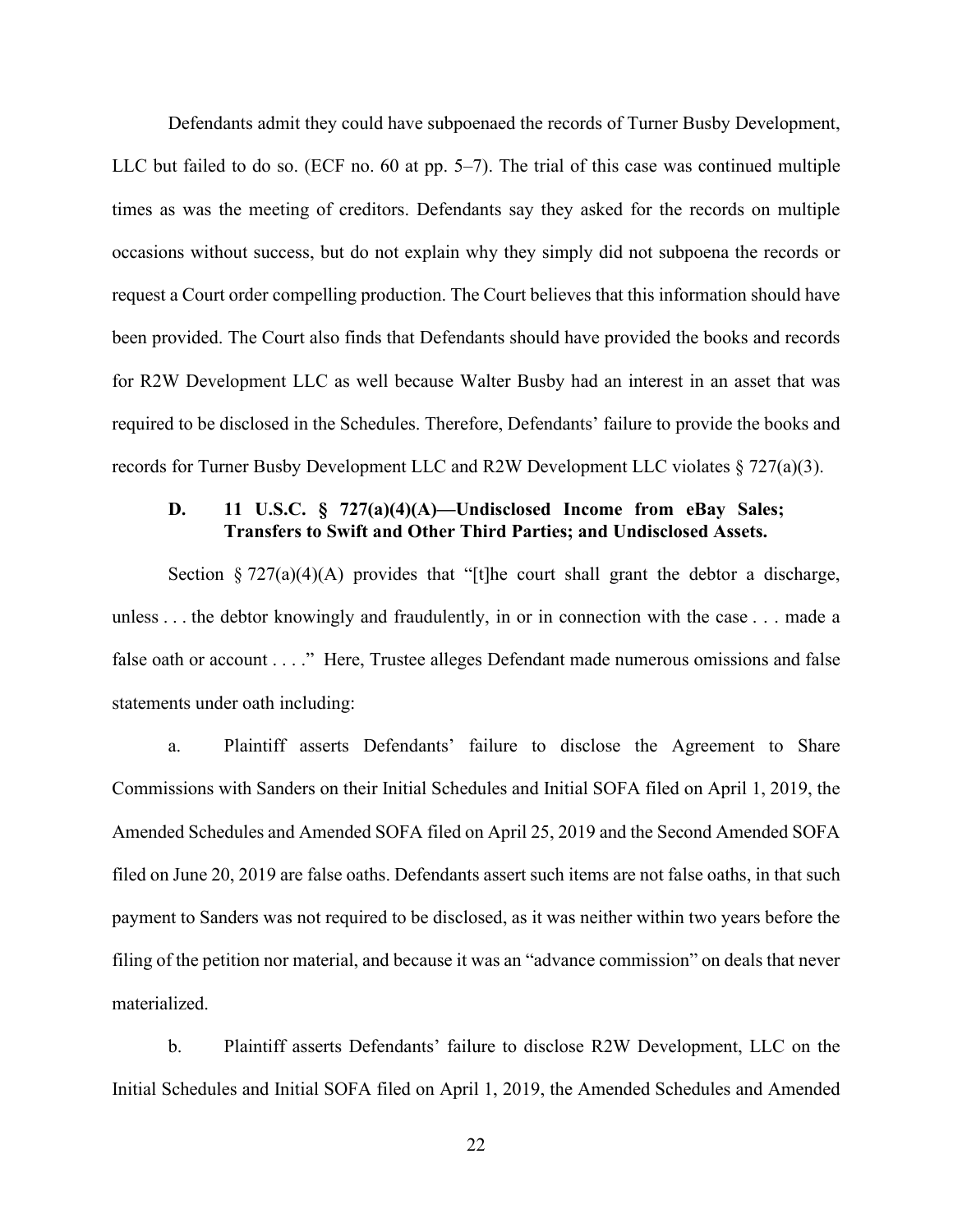SOFA filed on April 25, 2019 and the Second Amended SOFA filed on June 20, 2019 are false oaths. Defendants assert such items are not false oaths, in that such entity was not owned by Busby within two years before the filing of the petition and was valueless.

c. Plaintiff alleges Defendants' failure to disclose the firearm sale to Swift on the Initial Schedules filed on April 1, 2019, the Amended Schedules and Amended SOFA filed on April 25, 2019 and the Second Amended SOFA filed on June 20, 2019 are false oaths. Defendants assert that the misstatement on the Schedules was simply an oversight, when in fact it was disclosed as a gift rather than a sale. Defendants maintain that when the oversight was discovered, it was immediately corrected.

d. Plaintiff asserts Defendants' failure to disclose transfers of their guitars and amplifiers made within two years of the bankruptcy filing on the Initial SOFA filed on April 1, 2019, the Amended Schedules and Amended SOFA filed on April 25, 2019 and the Second Amended SOFA filed on June 20, 2019 are false oaths. Defendants deny this allegation. Defendants assert these items were sold on the internet to pay for necessary and essential living expenses, and no intent to defraud or deceive any creditors or the trustee existed with respect to these transactions. Further, the failure to list them on the SOFA was simply an oversight that was immediately corrected when discovered.

e. Plaintiff asserts Defendants' failure to disclose the gross income from eBay sales on the Initial SOFA filed on April 1, 2019, the Amended Schedules and Amended SOFA filed on April 25, 2019 and the Second Amended SOFA filed on June 20, 2019 are false oaths. Defendants assert that these items were sold on the internet to pay for necessary and essential living expenses, and no intent to defraud or deceive any creditors or the trustee existed with respect to these

23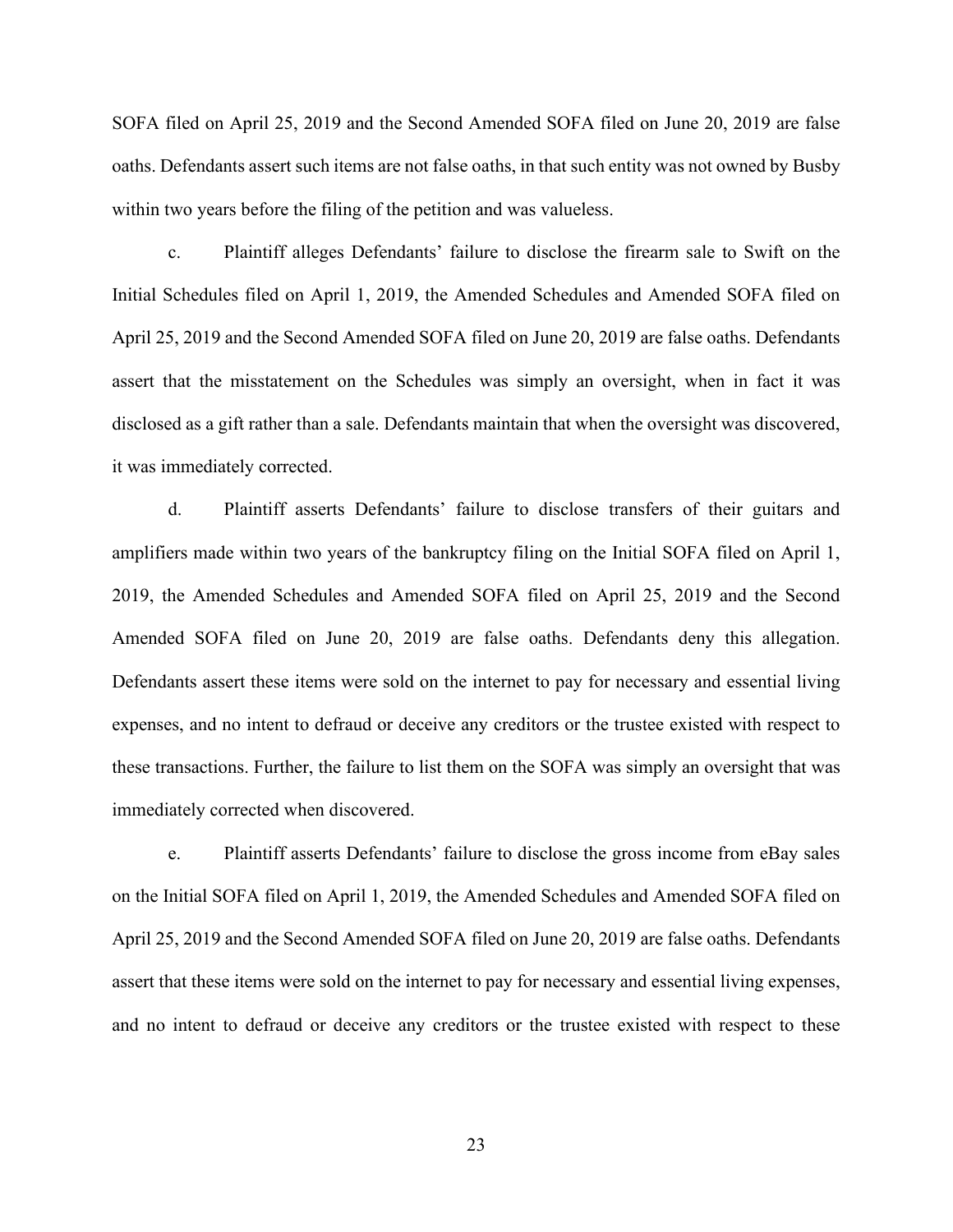transactions. Further, the failure to list them on the SOFA was simply an oversight that was immediately corrected when discovered.

f. Plaintiff alleges Defendants have testified falsely during the meetings of creditors and in their deposition. Defendants deny this allegation and assert that all questions posed were answered truthfully to the best of Defendants' knowledge at that time. (ECF No. 37, Joint Pretrial Order at pp. 10–17).

In general,

[t]he purpose of Chapter Seven of the Bankruptcy Code is to give individual debtors a "fresh start," and the heart of this goal is embodied in  $\S 727$ 's discharge provisions. *See, e.g.,* S. Rep. No. 989, 95th Cong., 2d. Sess. 7 (1978), reprinted in 1978 U.S. Code Cong. & Admin. News 5787, 5793. "The discharge provisions require the court to grant the debtor a discharge of all his debts except for very specific and serious infractions on his part."

*In re Ichinose*, 946 F.2d 1169, 1172 (5th Cir. 1991).

Consistent with this general approach, the plaintiff has the burden of proving an objection to discharge under § 727(a)(4)(A). *Beaubouef*, 966 F.2d at 178. "The elements of an objection to discharge under § 727(a)(4)(A) must be proven by a preponderance of the evidence." *Id.* Those elements are: "'(1) [the debtor] made a statement under oath; (2) the statement was false; (3) [the debtor] knew the statement was false; (4) [the debtor] made the statement with fraudulent intent; and (5) the statement related materially to the bankruptcy case.'" *Pratt*, 411 F.3d at 566 (quoting *Beaubouef*, 966 F.2d at 178). "An omission of an asset can constitute a false oath." *Pratt*, 411 F.3d at 566.

Notably, "Bankruptcy Courts have not construed  $\S 727(a)(4)$  generally to impose strict liability for the schedules and false statements." *Interfirst Bank Greenville, N.A., v. Morris (In re Morris)*, 58 B.R. 422, 427 (Bankr. N.D. Tex. 1986). Innocent mistakes and inadvertence are generally not sufficient to result in denial of a discharge. *See e.g., Mozeika v. Townsley (In re*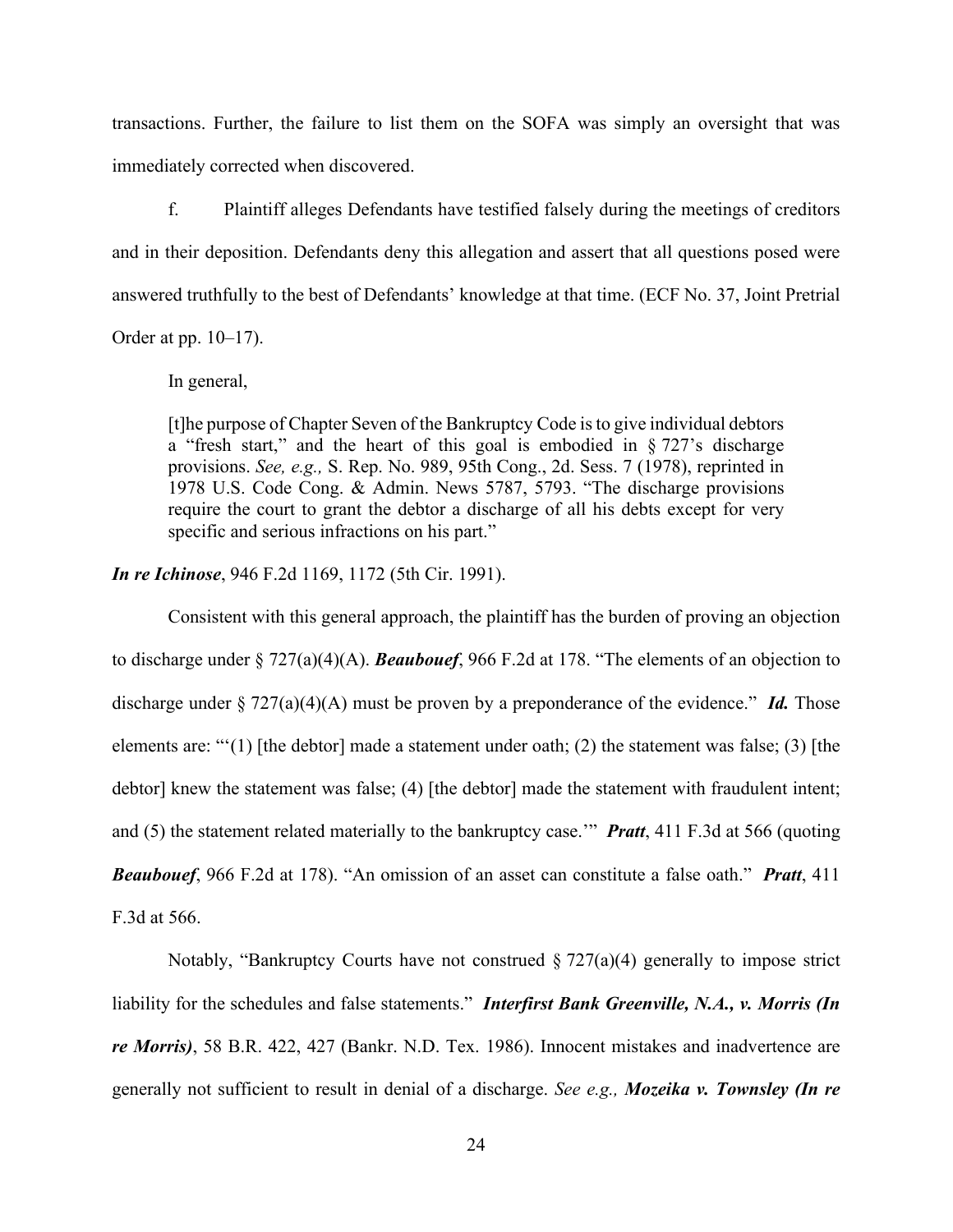*Townsley)*, 195 B.R. 54, 65 (Bankr. E.D. Tex. 1996) ("The denial of a discharge under  $\S 727(a)(4)(A)$  cannot be imposed where the false statement was the result of a simple or honest mistake or inadvertence. Rather, to sustain an objection to discharge under this section, the debtor must have willfully made a false statement with intent to defraud his creditors.").

Nevertheless, a debtor need not have acted deliberately to deceive. *Beaubouef*, 966 F.2d at 178 ("It makes no difference that [the debtor] does not intend to injure his creditors when he makes a false statement. Creditors are entitled to judge for themselves what will benefit, and what will prejudice, them.") (quoting *Chalik v. Moorefield (In re Chalik)*, 748 F.2d 616, 618 (11th Cir. 1984) (*per curiam*)). The requisite intent can be shown by establishing that the debtor acted with reckless disregard for the truth, which can be proven by circumstantial evidence. *Sholdra v. Chilmark Fin. LLP (In re Sholdra)*, 249 F.3d 380, 382 (5th Cir. 2001) ("[S]tatements [made] with fraudulent intent–or reckless indifference to the truth . . . can be proven by circumstantial evidence."); *Beaubouef*, 966 F.2d at 178 ("[T]he existence of more than one falsehood, together with [the debtor's] . . . failure to take advantage of the opportunity to clear up all inconsistencies and omissions when he filed his amended schedules, constituted reckless indifference to the truth and, therefore, the requisite intent to deceive."); *accord, Ford v. Mellon Fin. Serv. Corp. (In re Ford)*, Civ. A. No. H-85-3551, 1986 WL 14997, at \*4 (S.D. Tex. Dec. 18, 1986) ("When impeached, Debtor candidly admitted that expediency motivated the deception. Such reckless disregard for the truth is circumstantial evidence of the requisite fraudulent intent and will alone support denial of discharge."); *FDIC v. Sullivan (In re Sullivan)*, 204 B.R. 919, 942–43 (Bankr. N.D. Tex. 1997) ("A series of even innocent mistakes or omissions can constitute evidence of a pattern of reckless disregard for the truth . . . . Thus, courts look at the circumstances surrounding the omissions to determine whether they were intentional.") (citing *Morris*, 58 B.R. at 428).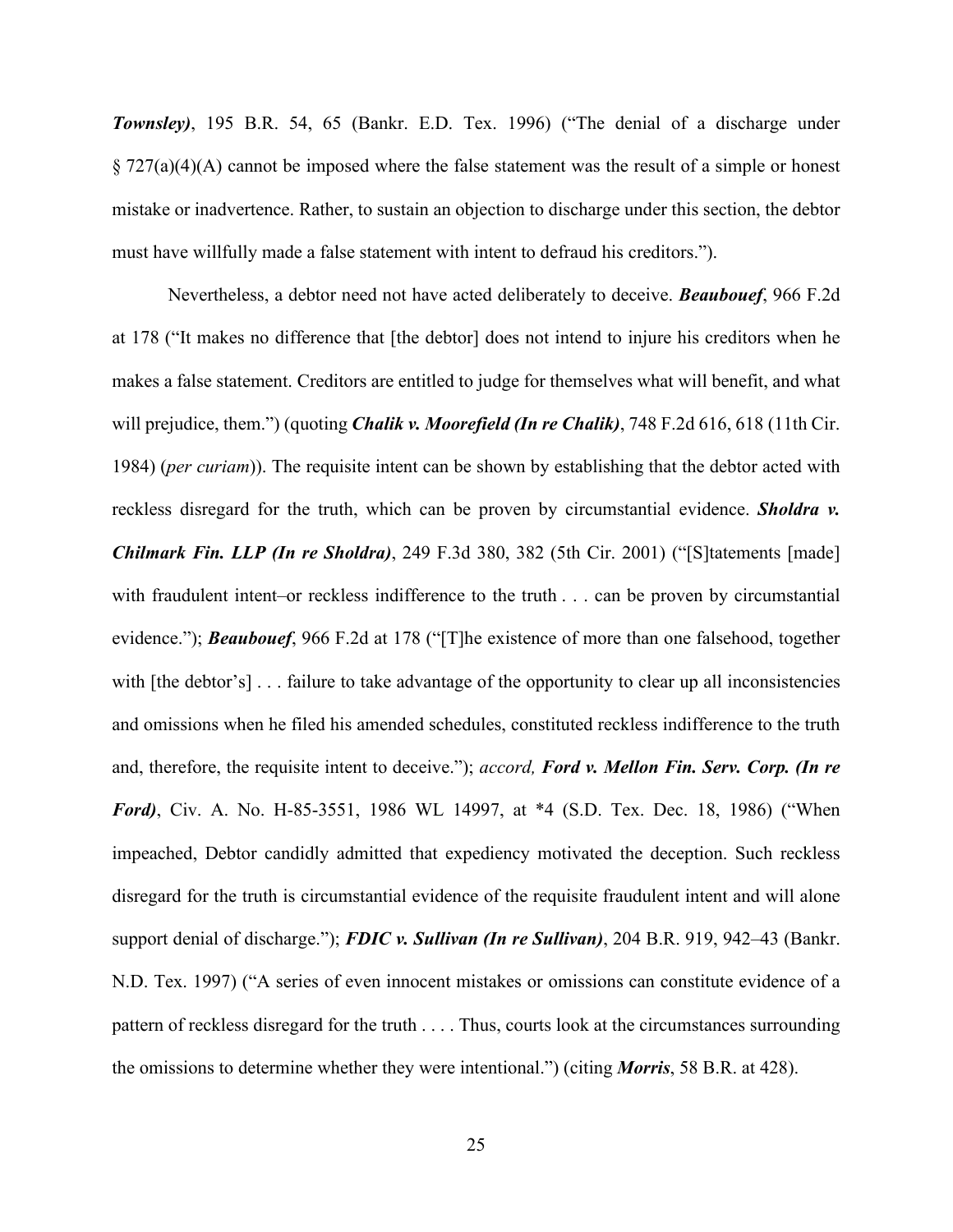The Court has recounted the number of § 341 meetings and amendments to Defendants' Schedules and SOFA. Although Defendants maintain the omissions on their Schedules and SOFA were unintentional and were corrected upon Plaintiff or the Chapter 7 Trustee identifying the omissions, the Court finds the cumulative number of omissions concerning. Moreover, the SOFA has specific questions that direct debtors to disclose items such as interests in businesses, transfers to family members, and income from all businesses. Defendants were given multiple opportunities to provide complete and accurate answers to these questions, and Defendants did this only at Plaintiff's insistence. The Court does not find Defendants' explanations credible that they simply forgot or did not understand their obligation to disclose. Defendants are sophisticated in business and educated. At best, Defendants exhibited a reckless disregard for the truth.

For example, DeAnn Busby disclosed \$5,000 of gross income from operation of a business for 2018 in response to question 4 of the SOFA. DeAnn Busby testified her gross income for 2018 was comprised of sales on eBay. DeAnn Busby further testified that the business income for eBay sales was for "out of production items" acquired from stores and other items acquired from estate sales. (Ex. No. 23, p. 22, Lines 1–25, p. 23, Line 1). DeAnn Busby also testified she had access to the eBay records and PayPal records for 2018 before preparing the Schedules and SOFA filed on April 1, 2019. DeAnn Busby admitted at trial that the actual gross income for 2018 was \$8,987.52, significantly more than the amount disclosed on the SOFA. The Fifth Circuit has found that any omission of income from a debtor's statements is material. *Beaubouef,* 966 F.2d at 178.

As mentioned, a debtor's fraudulent intent may be established through actual evidence of intent to defraud, or through the cumulative effect of many falsehoods in a debtor's schedules as evidence of a reckless disregard for the truth. *Benchmark Bank v. Crumley (In re Crumley)*, 428 B.R. 349, 366–67 (Bankr. N.D. Tex. 2010) (citing *Sholdra,* 249 F.3d at 383). Nevertheless, the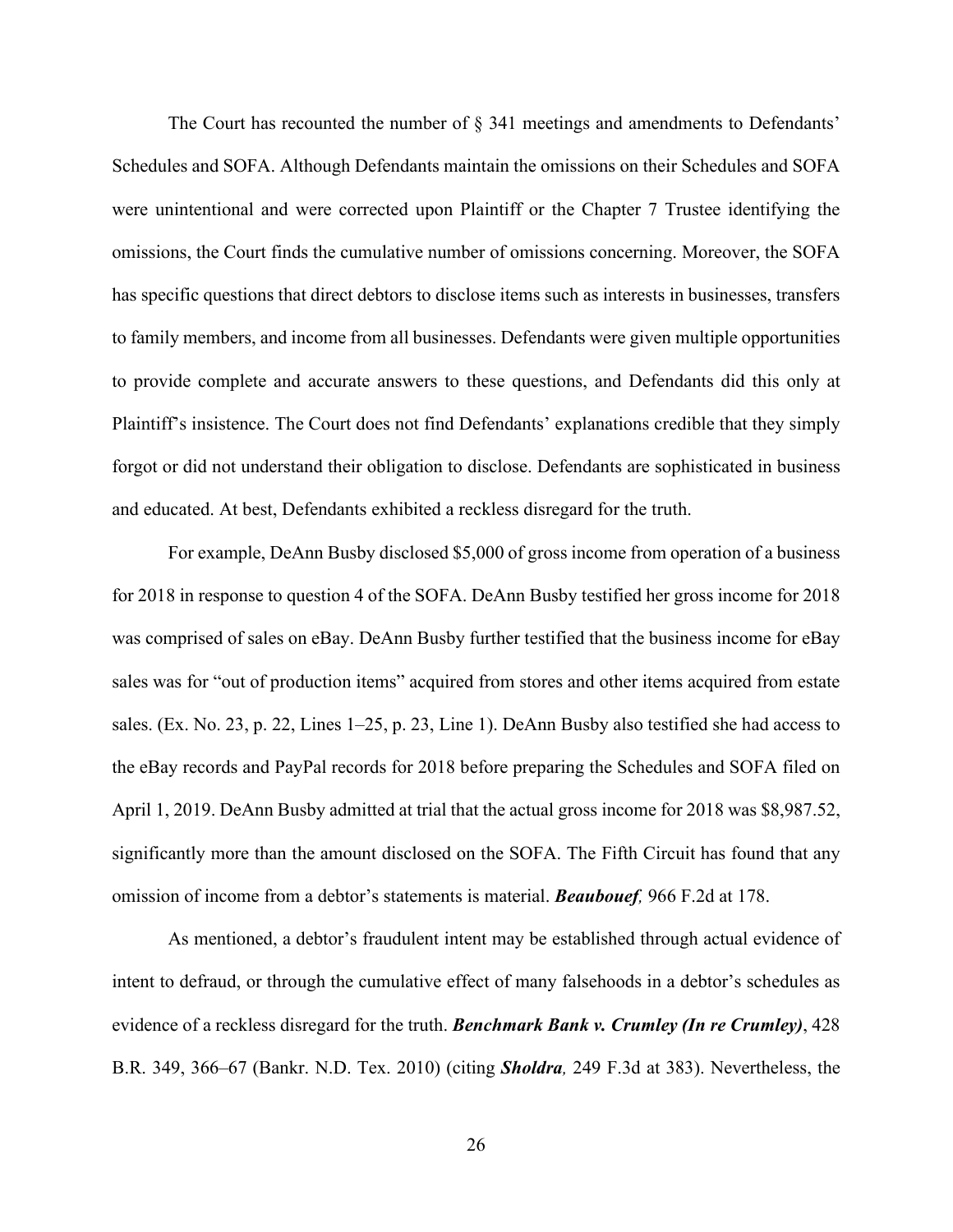denial of a discharge—the "death penalty" sanction of bankruptcy—must not be undertaken lightly. *Crumley*, 428 B.R. at 367. (citing *Washington 1993, Inc. v. Hudson (In re Hudson),* 420 B.R. 73, 100 (Bankr. N.D.N.Y. 2009)). Unquestionably, a debtor's paramount duty is to carefully consider all questions posed on the petition, schedules, and statements, and to verify the information listed is correct. *Morton v. Dreyer (In re Dreyer),* 127 B.R. 587, 593–94 (Bankr. N.D. Tex. 1991). Nevertheless, "[i]t may be close to impossible to produce Schedules and SOFAs that contain no mistaken information." *Cadle Co. v. Preston–Guenther (In re Guenther),* 333 B.R. 759, 767–68 (Bankr. N.D. Tex. 2005)). In other cases, such as *Crumley*, reckless disregard for the truth was found where the Debtor prepared his SOFA's using "gest guesstimate" figures, and "never attempted to reconcile all of his sources of income prior to trial." 428 B.R. at 367 (denying discharge to the husband under  $\S 727(a)(4)(A)$  for reckless disregard).

Defendant could have and should have exercised a similar level of diligence and care in examining her personal bank accounts and filling out her Schedules and SOFAs. Mrs. Busby stated at trial that she did not think it material enough to correct her eBay sales income because she did not think of it as a business. That said, the questions on the SOFA require complete and full disclosure of all sources of income. Defendant testified she did not believe she needed to consult any other records to satisfy her income reporting requirements. The Court does not find this testimony credible. While the Court does not find these actions constitute actual fraudulent intent, at a minimum Defendant's actions—or lack thereof—display a reckless disregard for the truth.

Accordingly, the Court finds Defendants violated 11 U.S.C.  $\S$  727(a)(4)(A) by making a false oath or statement regarding DeAnn Busby's wage income from eBay sales. Further, the number of omissions in response to direct questions on the Schedules and SOFA demonstrates a reckless disregard for the truth. Therefore, Defendants' discharge is denied under  $\S 727(a)(4)(A)$ .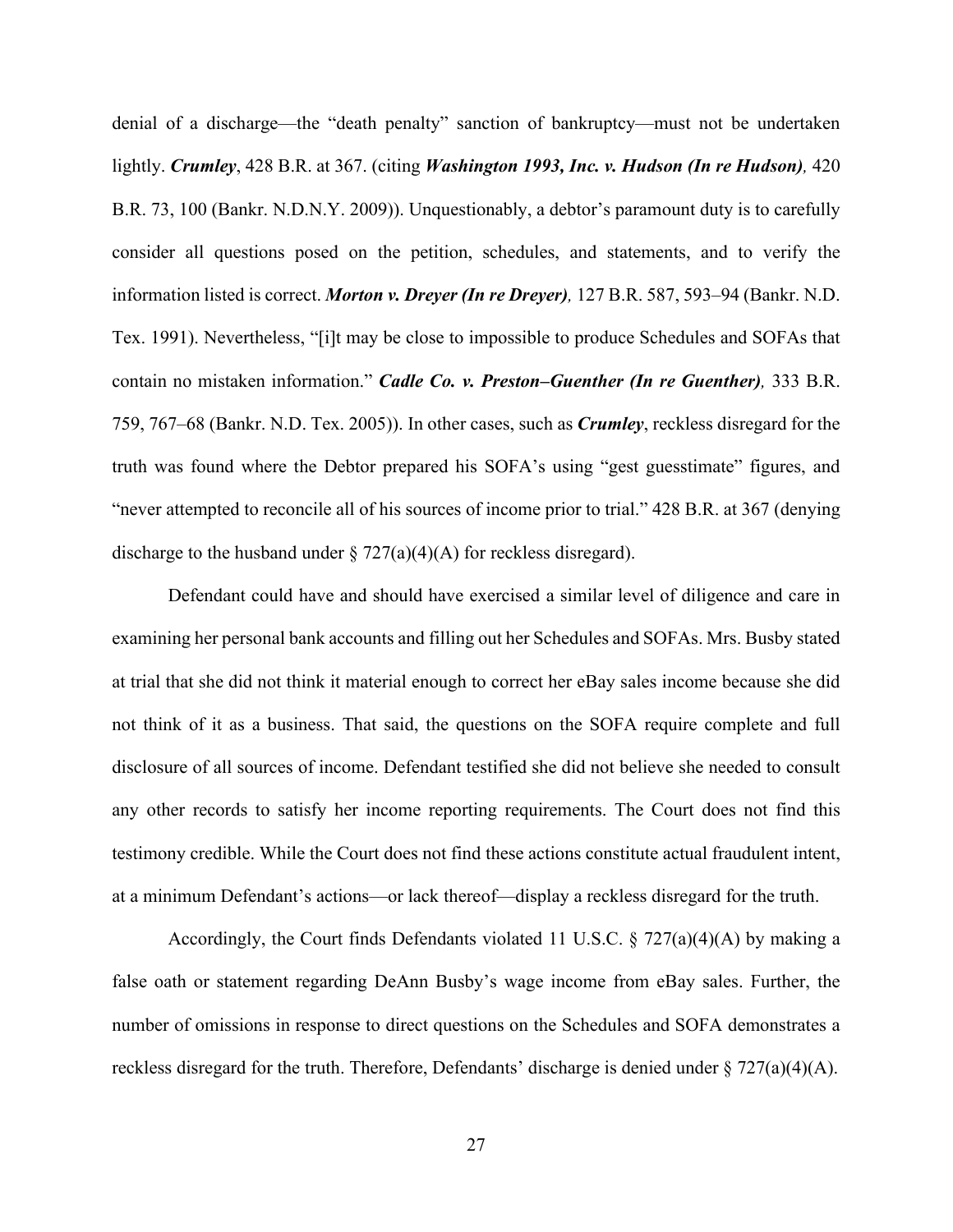# **E. 11 U.S.C. § 727(a)(5)—Transfers to Sanders.**

Finally,  $\S 727(a)(5)$  provides that a debtor will be denied a discharge where the debtor fails to explain satisfactorily the loss of assets or deficiency of assets to meet the debtor's liabilities. Section 727(a)(5) does not require specific allegations of fraud but does require that the plaintiff identify which assets have been lost. *See Nof v. Gannon (In re Gannon)*, 173 B.R. 313, 317 (Bankr. S.D.N.Y. 1994) (denial of discharge warranted on fraudulent withholding of information). Plaintiff bears the initial burden to show some evidence that specific assets were lost, at which point the debtor must satisfactorily explain what happened to the assets. *See Chalik*, 748 F.2d at 619 (denial of discharge warranted for failure to explain loan of \$130,000 to debtor). The debtor's burden is to explain satisfactorily to the Court what has happened because the debtor has access to the operative facts. *Poolquip-McNeme, Inc. v. Hubbard (In re Hubbard)*, 96 B.R. 739, 742 (Bankr. W.D. Tex. 1989).

In this case, Plaintiff argues Defendants have failed to explain what happened to the over \$400,000 they paid to Sanders for the Agreement To Share Commissions and purported partnership. Moreover, Plaintiff notes Defendants testified they have no documentation concerning the Agreement To Share Commissions and purported partnership. By way of comparison, the Fifth Circuit affirmed the denial of discharge under  $\S 727(a)(5)$  when a debtor could not explain the "disappearance" of \$19,586.83. *In re Reed*, 700 F.2d 986 (5th Cir. 1983). In *Reed*, the debtor explained he had used cash to pay for business and household expenses and lost an unspecified amount gambling in Las Vegas. *Id.* at 993. Plaintiff argues Defendants provided no records at trial to make sense of Agreement To Share Commissions and partnership with Sanders. "Vague and indefinite explanations" that are "uncorroborated by documentation are unsatisfactory" to defeat a cause of action under § 727(a)(5). *Chalik*, 748 F.2d at 619 (*citing In re Reed*, 700 F.2d at 993).